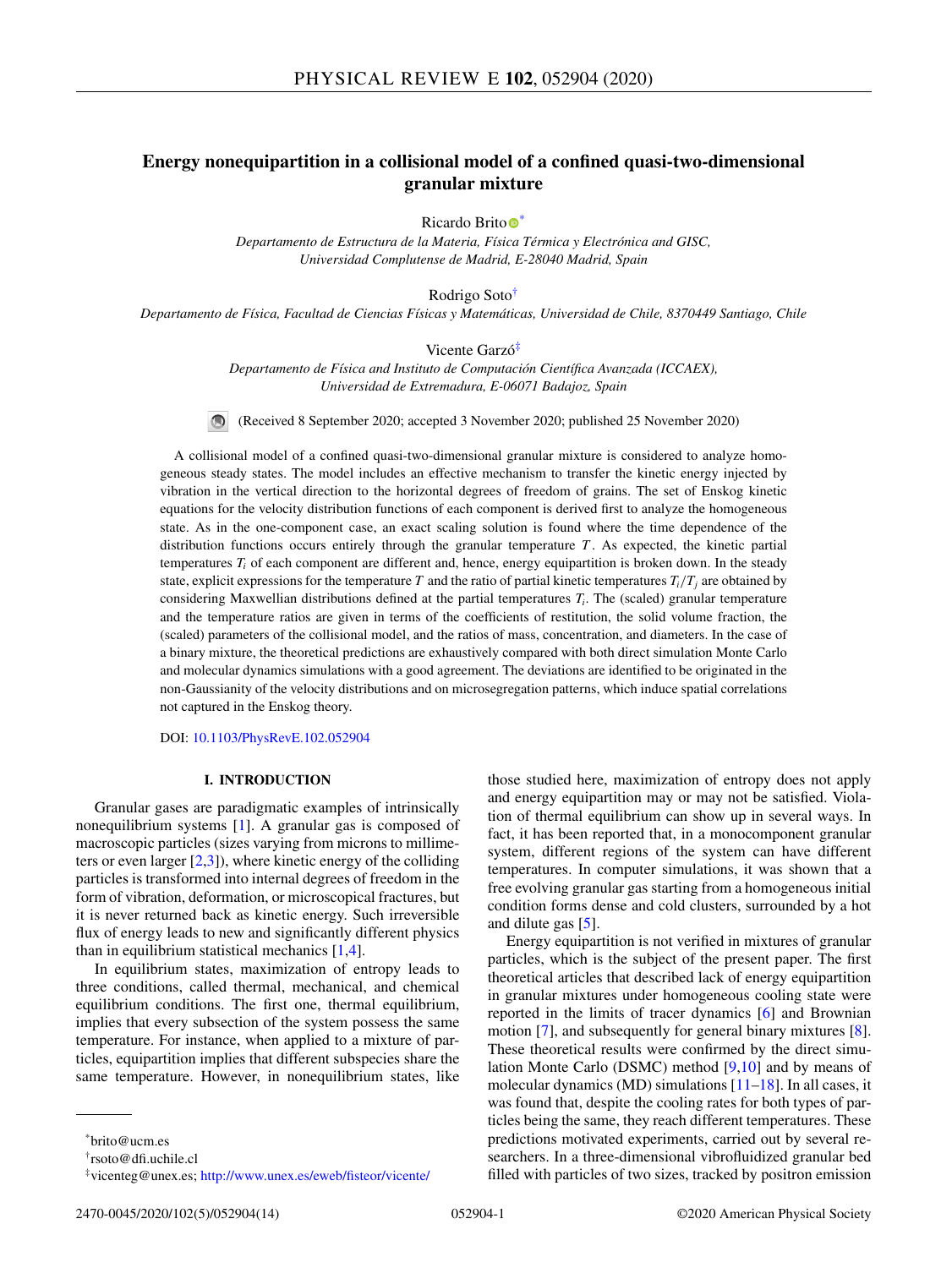tomography, it was found that the granular temperature of the larger particles was higher than that of the smaller diameter grains [\[19\]](#page-12-0). In a simpler setup consisting of two vertical glass plates with a monolayer of granular particles inside, that was vertically vibrated, mixtures of different types of particles (glass, aluminum, steel and brass) remained mixed, but reached different temperatures [\[20\]](#page-12-0). In the usual Brazil nut effect, which is also vibrated vertically, lack of energy equipartition induces a separation of hot and cold particles [\[21\]](#page-12-0). Recent results [\[22\]](#page-12-0) have proved that the velocity distributions of granular mixtures (and therefore, the temperatures of each species or component) are quite universal, and do not depend on the particular mechanism of energy dissipation. Finally, energy equipartition can be restored by a fine tuning of the particle material properties [\[23\]](#page-12-0), so that the effect that the different sizes induces in the temperature differences can be compensated by concentration differences, for instance.

In recent years, a geometry has attracted a great deal of attention in the study of granular systems (see Ref. [\[24\]](#page-12-0) for a review). It is a confined geometry in the *z* direction consisting of two parallel plates at a distance smaller than two particle diameters, so two particles cannot be on top of each other. The plates are large compared with the particle diameters, so it can be considered a quasi-two-dimensional system in the  $(x, y)$ plane. If the plates are made of glass, it is possible to camera track positions and velocities of the particles, allowing one to obtain a detailed description of the particles' dynamics in the plane. This makes it possible to test and validate kinetic and hydrodynamic descriptions of the system. For systems with smooth plates, energy injection is carried out by the vertical vibration of the plates, mainly transferred to the *z* component of the particle velocities. By interparticle collisions, energy is then transferred into the horizontal direction. As a conclusion, vertical vibration acts as a thermostat in the horizontal plane and the inelastic collisions dissipate the injected energy. However, when the plates have a rough surface, the dynamics is much more involved. In this case, they can directly inject energy to the horizontal degrees of freedom, but the rotational degrees of freedom must be also considered in the theoretical description of the problem.

In the steady state, the temperature of the vertical degrees of freedom is higher than that of the horizontal ones, violating energy equipartition [\[25,26\]](#page-12-0). Such setup, depending on density of particles and amplitude and/or frequency of vibration, can lead to a dynamical phase transition, where inhomogeneous patterns (clusters) are developed. Dense and cold clusters are formed, surrounded by hot, dilute gases violating energy equipartition [\[27\]](#page-12-0). However, in a different range of parameters, the system remains homogeneous and a steady state is reached after a short-term transient. We are interested in this regime.

Several effective two-dimensional models have been proposed to study this quasi-two-dimensional geometry. The first simplification is to consider the granular particles as disks, as the motion in the third direction is very much confined (but not negligible). Energy injection can be modeled in several ways, depending on whether the plates are smooth or rough, that is, if horizontal momentum is conserved or not. One approach, when momentum is not conserved, is the stochastic thermostat, which adds a random force acting on every

particle with zero correlation time, and amplitude related to the intensity of the kicks  $[28-31]$ . Other models, which are appropriate when momentum is conserved, consider random restitution coefficients (larger or smaller than 1) that lead to a homogeneous steady state [\[32–34\]](#page-12-0). In the present article we will consider the so-called  $\Delta$  model also valid for smooth plates, where the thermostat is a collisional one, so that energy is injected in every collision [\[35\]](#page-13-0). To be more precise, in a binary collision between particles of species *i* and *j*, apart from the usual inelastic terms appearing in the collision rules characterized by the constant coefficient of restitution  $\alpha_{ij} \leq 1$ , an extra velocity  $\Delta_{ij}$  is added to the normal component of the relative velocity of the two colliding spheres. Then, in a binary collision, the change in kinetic energy is composed of a dissipation energy term (proportional to  $1 - \alpha_{ij}^2$ ) plus two energy injection terms with intensity depending on  $\Delta_{ij}$ . The origin of the  $\Delta_{ij}$  term comes from the transfer of energy from the *z* direction of vibration to the  $(x, y)$ -velocity plane when a collision between particles takes place. In real collisions, the energy transfer depends on both the component *z* of the relative velocity of the colliding particles and the impact parameter in the *z* direction. This means that the parameter  $\Delta_{ij}$ is not a constant  $[36]$ . On the other hand, for simplicity, we consider in this paper a *constant* energy injection  $\Delta_{ij}$ , so that terms of the form  $\pm \mu_{ij} \Delta_{ij} \hat{\sigma}$  are added to the velocities of the two solutions residence is home to some two colliding particles  $\left[\hat{\sigma}\right]$  being the unit vector joining the cen-<br>term of the palliding subgree and unit vector  $\left(\left(\frac{m}{m}+\frac{1}{m}\right)^{m}\right)$  where ters of the colliding spheres and  $\mu_{ij} = m_i/(m_i + m_j)$ , where  $m_i$  and  $m_j$  are the masses of the particles]. A study of the linear hydrodynamics for this model for a monocomponent system was done in the original paper [\[35\]](#page-13-0). In a series of papers, Brey and coworkers have extensively studied the  $\Delta$  model in the past few years (see, e.g., Ref. [\[37\]](#page-13-0) and references therein).

On the other hand, to the best of our knowledge, it must be remarked that up to now no comparison of the  $\Delta$  model with experiments or simulations in confined geometry has been performed. However, it is expected that the model would be applicable in temporal scales where friction is weak, as for example in propagation of waves [\[38\]](#page-13-0).

How does the system behave when we consider granular mixtures of particles that evolve with the  $\Delta_{ij}$  type of collisions? Such is the goal of the present article: the study of a multicomponent mixture of *s* different types of particles, having different masses  $(m_i)$ , diameters  $(\sigma_i)$ , coefficients of restitution ( $\alpha_{ij}$ ), and inter- $\Delta$  parameters ( $\Delta_{ij}$ ), where *i*, *j* = 1,...,*s*. In particular, we focus on the stationary temperatures of the different components and the emergence of the violation of energy equipartition in the *homogeneous* state.

The organization of the paper is as follows. In Sec.  $II$ , the extension of the  $\Delta$  model to multicomponent granular mixtures is introduced. Then, the set of Enskog kinetic equations for the velocity distribution function of each component is displayed. In Sec. [III,](#page-3-0) we consider homogeneous solutions and derive evolution equations for the cooling rates and the temperatures of each component. The steady state solutions to the above time-dependent equations are obtained in Sec. [IV,](#page-4-0) where the partial cooling rates  $\zeta_i$  associated with the partial temperatures  $T_i$  are estimated by considering Maxwellian distributions defined at  $T_i$ . Implicit coupled equations for the temperatures  $T_i$  are obtained by imposing that  $\zeta_i = 0$  in the steady state. As expected, in general the partial temperatures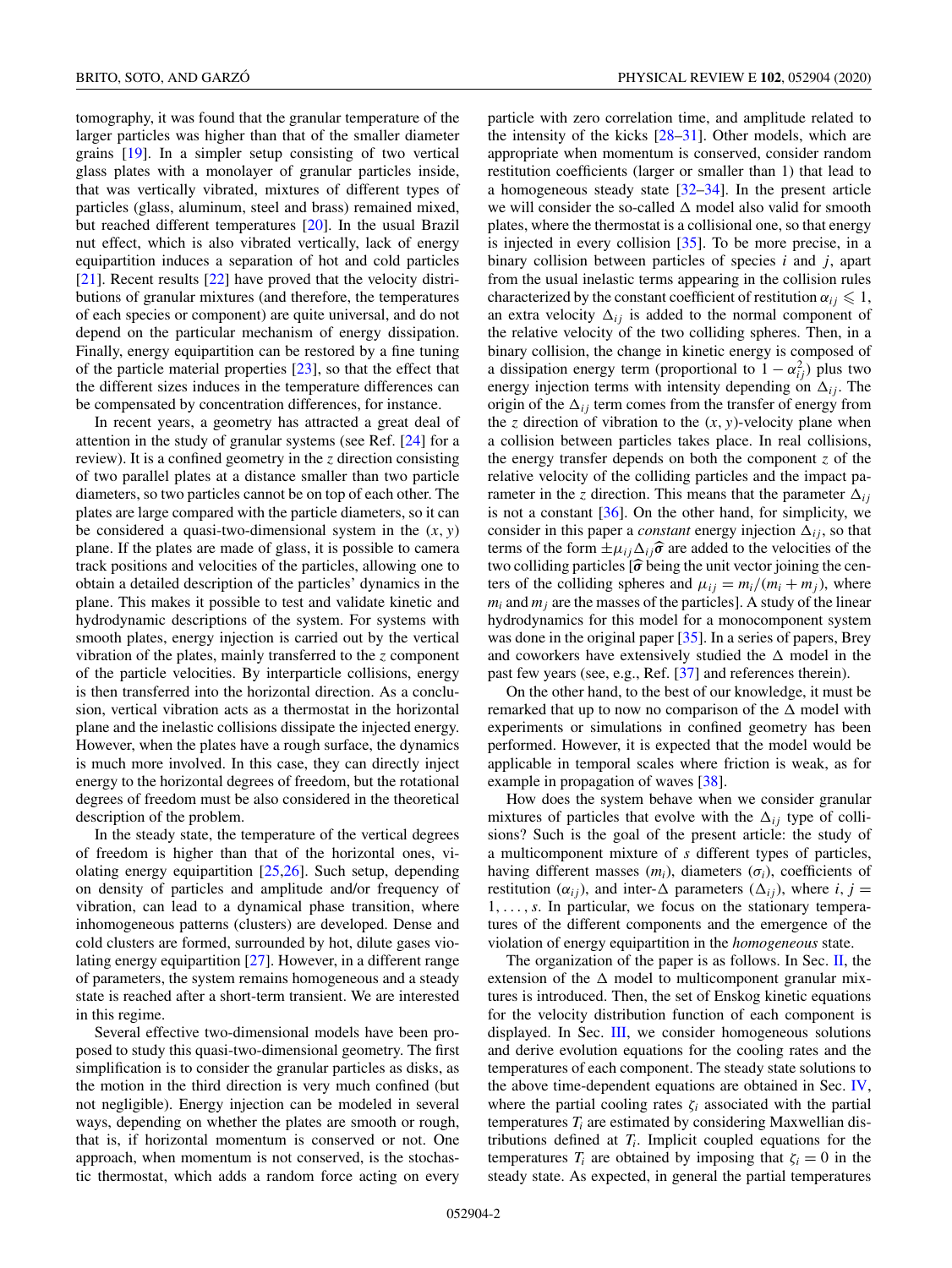<span id="page-2-0"></span>are different, violating energy equipartition. In addition, they exhibit a complex dependence on the parameter space of the system. The (approximate) theoretical results of the Enskog kinetic equation are confronted against computer simulations (carried out independently by both MD and the DSMC method) in Sec. [V](#page-5-0) for different parameters of a binary mixture  $(s = 2)$ . This stringent test allows us to gauge the validity of the different hypotheses (Maxwellian approximations, molecular chaos assumption, and spatial correlations). The paper ends in Sec. [VI](#page-9-0) with a short summary and a discussion of the results obtained.

# **II. ENSKOG KINETIC EQUATION. THE COLLISIONAL MODEL FOR GRANULAR MIXTURES**

#### **A. Collisional model**

We consider a granular mixture of smooth inelastic hard spheres  $(d = 3)$  or disks  $(d = 2)$  of masses  $m_i$  and diameters  $\sigma_i$  ( $i = 1, \ldots, s$ ). Here, we recall that *s* means the number of components or species of the mixture. Let  $(v_1, v_2)$  denote the precollisional velocities of two spherical particles of species *i* and *j*, respectively. The collision rules for the post-collisional velocities  $(\mathbf{v}'_1, \mathbf{v}'_2)$  are defined as

$$
\mathbf{v}'_1 = \mathbf{v}_1 - \mu_{ji} (1 + \alpha_{ij}) (\widehat{\boldsymbol{\sigma}} \cdot \mathbf{g}) \widehat{\boldsymbol{\sigma}} - 2\mu_{ji} \Delta_{ij} \widehat{\boldsymbol{\sigma}}, \qquad (1)
$$

$$
\mathbf{v}'_2 = \mathbf{v}_2 + \mu_{ij}(1 + \alpha_{ij})(\widehat{\boldsymbol{\sigma}} \cdot \mathbf{g})\widehat{\boldsymbol{\sigma}} + 2\mu_{ij}\Delta_{ij}\widehat{\boldsymbol{\sigma}},
$$
 (2)

where we recall that  $\mu_{ij} = m_i/(m_i + m_j)$ ,  $\mathbf{g} = \mathbf{v}_1 - \mathbf{v}_2$  is the relative velocity between the two colliding spheres, and  $\hat{\sigma}$  is<br>the unit colliding vector is injure the center of the two colliding the unit collision vector joining the centers of the two colliding spheres and pointing from particle 1 of component *i* to particle 2 of component *j*. Particles are approaching if  $\hat{\sigma} \cdot \mathbf{g} > 0$ . In Eqs. (1) and (2),  $0 < \alpha_{ij} \leq 1$  is the (constant) coefficient of normal restitution for collisions  $i-j$ , and  $\Delta_{ij}$  is an extra velocity added to the relative motion, with  $\alpha_{ji} = \alpha_{ij}$  and  $\Delta_{ji} = \Delta_{ij}$ . This extra velocity points outward in the normal direction  $\hat{\sigma}$ , as required by the conservation of angular momentum [\[39\]](#page-13-0). The relative velocity after collision is

$$
\mathbf{g}' = \mathbf{v}'_1 - \mathbf{v}'_2 = \mathbf{g} - (1 + \alpha_{ij})(\widehat{\boldsymbol{\sigma}} \cdot \mathbf{g})\widehat{\boldsymbol{\sigma}} - 2\Delta_{ij}\widehat{\boldsymbol{\sigma}},\qquad(3)
$$

so that the normal component of **g**' verifies the identity

$$
(\widehat{\boldsymbol{\sigma}} \cdot \mathbf{g}') = -\alpha_{ij}(\widehat{\boldsymbol{\sigma}} \cdot \mathbf{g}) - 2\Delta_{ij}.
$$
 (4)

As said in the Introduction, the model defined by the collisional rules  $(1)$ – $(2)$  will be referred to in this paper as the --collisional model.

With the set of collision rules  $(1)$  and  $(2)$ , momentum is conserved but energy is not. The change in kinetic energy upon collision is

$$
\Delta E_{ij} \equiv \frac{m_i}{2} (v_1^2 - v_1^2) + \frac{m_j}{2} (v_2^2 - v_2^2)
$$
  
= 
$$
2m_{ij} \bigg[ \Delta_{ij}^2 + \alpha_{ij} \Delta_{ij} (\widehat{\boldsymbol{\sigma}} \cdot \mathbf{g}) - \frac{1 - \alpha_{ij}^2}{4} (\widehat{\boldsymbol{\sigma}} \cdot \mathbf{g})^2 \bigg], \quad (5)
$$

where  $m_{ij} \equiv m_i m_j/(m_i + m_j)$  is the reduced mass. The righthand side of Eq. (5) vanishes for elastic collisions ( $\alpha_{ij} = 1$ ) and  $\Delta_{ij} = 0$ . Moreover, it is quite apparent from Eq. (5) that the kinetic energy can be gained or lost in a collision depending on whether  $\hat{\sigma} \cdot g$  is smaller than or larger than  $2\Delta_{ij}/(1-\alpha_{ij}).$ 

The collision rules for the so-called *restituting* collisions  $(v_1'', v_2'') \rightarrow (v_1, v_2)$  with the same collision vector  $\hat{\sigma}$  are defined as

$$
\mathbf{v}_{1}^{"} = \mathbf{v}_{1} - \mu_{ji} \big( 1 + \alpha_{ij}^{-1} \big) (\widehat{\boldsymbol{\sigma}} \cdot \mathbf{g}) \widehat{\boldsymbol{\sigma}} - 2 \mu_{ji} \Delta_{ij} \alpha_{ij}^{-1} \widehat{\boldsymbol{\sigma}}, \quad (6)
$$

$$
\mathbf{v}_2'' = \mathbf{v}_2 + \mu_{ij} \big( 1 + \alpha_{ij}^{-1} \big) (\widehat{\boldsymbol{\sigma}} \cdot \mathbf{g}) \widehat{\boldsymbol{\sigma}} + 2 \mu_{ij} \Delta_{ij} \alpha_{ij}^{-1} \widehat{\boldsymbol{\sigma}}. \quad (7)
$$

In the case of a direct collision, the volume transformation in velocity space is given by  $d\mathbf{v}'_1 d\mathbf{v}'_2 = \alpha_{ij} d\mathbf{v}_1 d\mathbf{v}_2$ , while in the case of an inverse (or restitution collision) one has  $d\mathbf{v}_1'' d\mathbf{v}_2'' = \alpha_{ij}^{-1} d\mathbf{v}_1 d\mathbf{v}_2$ . All these relations will be employed later for evaluating some collision integrals.

#### **B. Enskog kinetic equation**

The extension of the Enskog kinetic equation for the above collision model to granular mixtures can be easily done by considering its version for its monocomponent case [\[35,40,41\]](#page-13-0). For an *s*-component mixture, the relevant information at a kinetic level on the state of the system is given by the knowledge of the one-particle velocity distribution functions  $f_i(\mathbf{r}, \mathbf{v}, t)$ . For moderate densities and in the absence of external forces, the distributions  $f_i(\mathbf{r}, \mathbf{v}, t)$  of the collisional model obey the set of coupled Enskog kinetic equations

$$
\frac{\partial}{\partial t} f_i(\mathbf{r}, \mathbf{v}; t) + \mathbf{v} \cdot \nabla f_i(\mathbf{r}, \mathbf{v}; t) = \sum_{j=1}^s J_{ij}[\mathbf{r}, \mathbf{v}|f_i, f_j]. \tag{8}
$$

The Enskog collision operators  $J_{ij}$  of the model read

$$
J_{ij}[\mathbf{r}, \mathbf{v}_1 | f_i, f_j]
$$
  
\n
$$
= \sigma_{ij}^{d-1} \int d\mathbf{v}_2 \int d\hat{\sigma} \Theta(-\hat{\sigma} \cdot \mathbf{g} - 2\Delta_{ij})
$$
  
\n
$$
\times (-\hat{\sigma} \cdot \mathbf{g} - 2\Delta_{ij}) \alpha_{ij}^{-2} \chi_{ij}(\mathbf{r}, \mathbf{r} + \sigma_{ij}) f_i(\mathbf{r}, \mathbf{v}_1''; t)
$$
  
\n
$$
\times f_j(\mathbf{r} + \sigma_{ij}, \mathbf{v}_2''; t) - \sigma_{ij}^{d-1} \int d\mathbf{v}_2 \int d\hat{\sigma} \Theta(\hat{\sigma} \cdot \mathbf{g})
$$
  
\n
$$
\times (\hat{\sigma} \cdot \mathbf{g}) \chi_{ij}(\mathbf{r}, \mathbf{r} + \sigma_{ij}) f_i(\mathbf{r}, \mathbf{v}_1; t) f_j(\mathbf{r} + \sigma_{ij}, \mathbf{v}_2; t),
$$
  
\n(9)

where  $\Theta(x)$  is the Heaviside step function,  $\sigma_{ij} = \sigma_{ij} \hat{\sigma}$ , and  $\sigma_{ij} = (\sigma_i + \sigma_j)/2.$ 

As happens in the Boltzmann equation, the expression [\(9\)](#page-8-0) of the Enskog collision operator neglects velocity correlations among the particles that are about to collide (molecular chaos hypothesis), and consequently the two-body distribution function factorizes into the product of the one-particle distribution functions. On the other hand, in contrast to the Boltzmann equation, it takes into account the spatial correlations [through the pair correlation functions at contact  $\chi_{ii}$ (**r**, **r**  $\pm \sigma_{ii}$ )] between the colliding pairs as well as the variation of the distribution functions over distances of the order of the diameters of spheres [\[42\]](#page-13-0). Moreover, although the system considered is two-dimensional, our calculations will be carried out for an arbitrary number of dimensions *d*.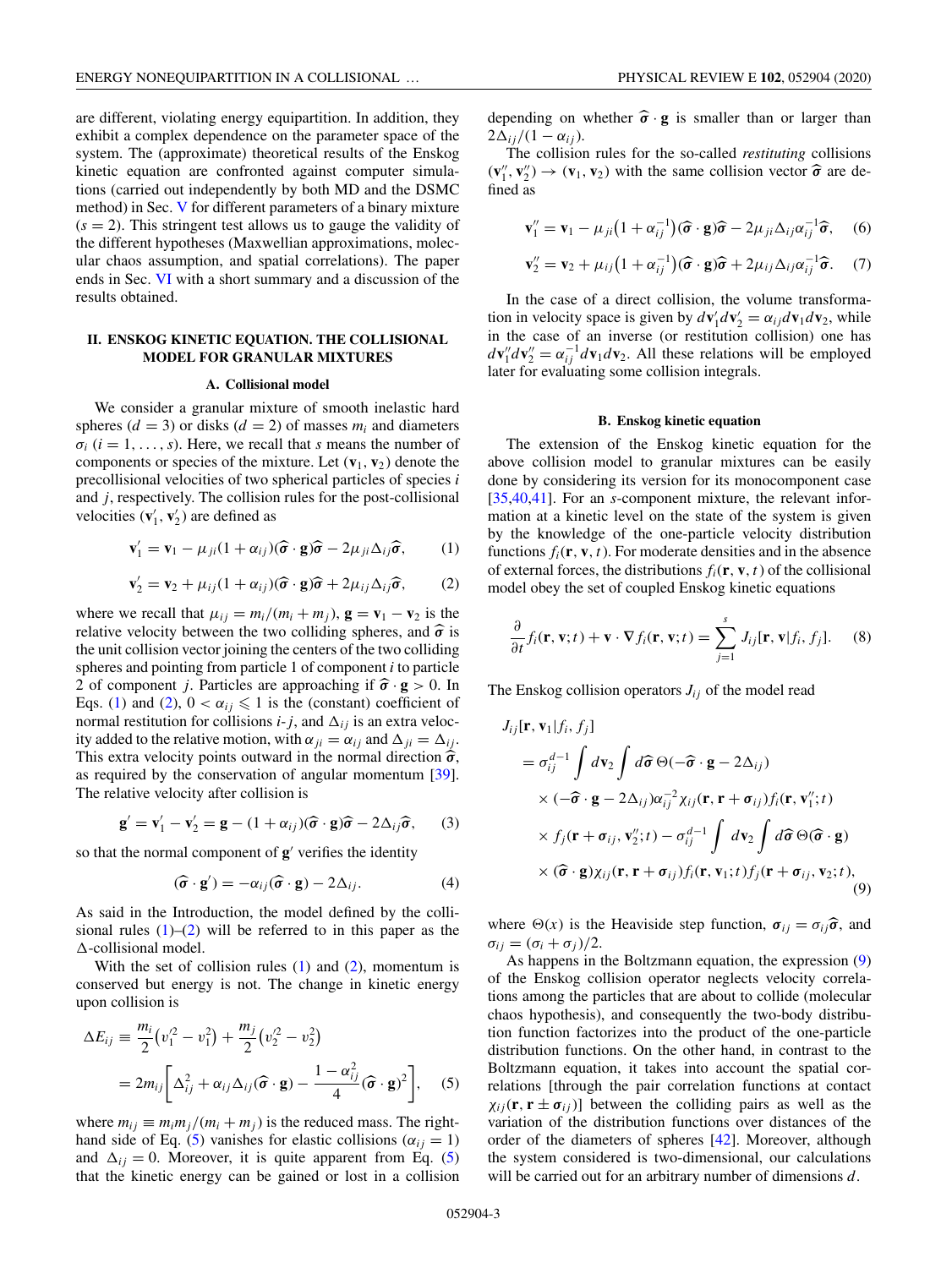<span id="page-3-0"></span>An important property of the Enskog collision operator  $J_{ij}[f_i, f_j]$  is that the production term due to collisions

$$
\sigma_{\psi_i} \equiv \int d\mathbf{v}_1 \, \psi_i(\mathbf{v}_1) J_{ij}[\mathbf{r}, \mathbf{v}_1 | f, f], \tag{10}
$$

can be expressed in a more convenient form than in (10) by using some properties of the Enskog collision operator. It is given by  $[40, 43]$ 

$$
\sigma_{\psi_i} \equiv \int d\mathbf{v}_1 \, \psi_i(\mathbf{v}_1) J_{ij}[\mathbf{r}, \mathbf{v}_1 | f, f]
$$
  
\n
$$
= \sigma_{ij}^{d-1} \int d\mathbf{v}_1 \int d\mathbf{v}_2 \int d\hat{\sigma} \, \Theta(\hat{\sigma} \cdot \mathbf{g})(\hat{\sigma} \cdot \mathbf{g})
$$
  
\n
$$
\times \chi_{ij}(\mathbf{r}, \mathbf{r} + \sigma_{ij}) f_i(\mathbf{r}, \mathbf{v}_1; t) f_j(\mathbf{r} + \sigma_{ij}, \mathbf{v}_2; t)
$$
  
\n
$$
\times [\psi_i(\mathbf{v}'_1) - \psi_i(\mathbf{v}_1)]. \tag{11}
$$

The property  $(11)$  is identical to the one obtained in the conventional inelastic hard sphere (IHS) model  $(\Delta_{ij} = 0)$ [\[42,44\]](#page-13-0), except that  $\mathbf{v}'_1$  is defined here by Eq. [\(1\)](#page-2-0).

# **III. HOMOGENEOUS TIME-DEPENDENT STATE**

Let us consider spatially homogeneous isotropic states. In this case, Eq.  $(8)$  becomes

$$
\frac{\partial}{\partial t} f_i(\mathbf{v}; t) = \sum_{j=1}^N J_{ij}[\mathbf{v}|f_i, f_j], \qquad (12)
$$

where  $J_{ij}[f_i, f_j]$  is defined by Eq. [\(9\)](#page-8-0) with the replacements  $\chi_{ij}(\mathbf{r}, \mathbf{r} \pm \boldsymbol{\sigma}_{ij}) \rightarrow \chi_{ij}$  and  $f_j(\mathbf{r} \pm \boldsymbol{\sigma}_{ij}, \mathbf{v}; t) \rightarrow f_j(\mathbf{v}; t)$ . This means that the Enskog collision operator  $J_{ij} = \chi_{ij} J_{ij}^B$ , where  $J_{ij}^B$  is the Boltzmann collision operator and  $\chi_{ij}$  is the (homogeneous) pair correlation function at contact for collisions *i*-*j*. For practical purposes, and to agree with the equilibrium limit for elastic collisions ( $\alpha_{ij} = 1$  and  $\Delta_{ij} = 0$ ),  $\chi_{ij}$  is usually taken to be the *equilibrium* pair correlation function.

The collision operators conserve the particle number of each component and the total momentum:

$$
\int d\mathbf{v} J_{ij}[\mathbf{v}|f_i, f_j] = 0,
$$
\n(13)

$$
\sum_{i=1}^{s} \sum_{j=1}^{s} \int d\mathbf{v} \, m_i \mathbf{v} J_{ij}[\mathbf{v} | f_i, f_j] = 0.
$$
 (14)

Nevertheless, in accordance with Eq.  $(5)$ , the total kinetic energy is not conserved in collisions and, hence, the operators  $J_{ij}$  verify the constraint

$$
\sum_{i=1}^{s} \sum_{j=1}^{s} \int d\mathbf{v} \, m_i v^2 J_{ij}[\mathbf{v}|f_i, f_j] = -dn \, T \zeta, \qquad (15)
$$

where  $\zeta$  is the total cooling rate. It gives the rate of energy lost due to collisions among all components. In Eq. (15),  $n = \sum_i n_i$  is the total number density,

$$
n_i = \int d\mathbf{v} \, f_i(\mathbf{v}) \tag{16}
$$

is the number density of the component *i*, and

$$
T = \frac{1}{dn} \sum_{i=1}^{s} \int d\mathbf{v} \, m_i v^2 f_i(\mathbf{v}) \tag{17}
$$

is the (total) granular temperature.

Apart from the granular temperature  $T$ , it is also convenient to introduce the partial temperatures  $T_i$  defined as

$$
T_i = \frac{1}{dn_i} \int d\mathbf{v} \, m_i v^2 f_i(\mathbf{v}). \tag{18}
$$

The temperatures  $T_i$  provide a measure of the mean kinetic energy of the component *i*. Comparison between Eqs. (17) and (18) yields the identity

$$
T = \sum_{i=1}^{s} x_i T_i,
$$
 (19)

where  $x_i = n_i/n$  is the concentration or mole fraction of the component *i*. The "cooling rates" associated with the partial temperatures can be defined by

$$
\zeta_i = \sum_{j=1}^s \zeta_{ij} = -\frac{1}{dn_i T_i} \sum_{j=1}^s \int d\mathbf{v} \, m_i v^2 J_{ij}[\mathbf{v}|f_i, f_j], \qquad (20)
$$

where the second equality defines the quantities  $\zeta_{ij}$ . From Eqs.  $(15)$  and  $(20)$ , one easily gets the relation

$$
\zeta = \sum_{i=1}^{s} x_i \gamma_i \zeta_i, \qquad (21)
$$

where  $\gamma_i \equiv T_i/T$  is the temperature ratio of component *i*. The deviation of  $\gamma$ <sup>*i*</sup> from 1 provides a measure of the departure from energy equipartition (i.e., when  $T_i = T$  for any component *i*).

The time evolutions of  $T_i$  and  $T$  follow directly from the Enskog equation  $(12)$  and the definitions  $(15)$  and  $(20)$ :

$$
\zeta_i = -\frac{\partial}{\partial t} \ln T_i, \quad \zeta = -\frac{\partial}{\partial t} \ln T. \tag{22}
$$

It is also convenient to write the time evolution of the temperature ratio  $\gamma_i(t) = T_i(t)/T(t)$ . Its time evolution can be easily obtained from Eq. (22) as

$$
\frac{\partial}{\partial t} \ln \gamma_i = (\zeta - \zeta_i). \tag{23}
$$

As usual, after a transient regime, in the same way as the monocomponent  $\Delta$ -model case [\[45\]](#page-13-0) it is *assumed* that there is a special solution (*normal* or hydrodynamic solution [\[46\]](#page-13-0)) in which all the time dependence of the distribution functions occurs through the global temperature of the mixture  $T(t)$ . Assuming a normal form for multicomponent systems, it follows from dimensional analysis that  $f_i(\mathbf{v}, t)$  must be of the form

$$
f_i(\mathbf{v},t) = n_i v_{\text{th}}^{-d}(t) \varphi_i(\mathbf{c}, \Delta_{\ell j}^*), \quad \ell, j = 1, \dots, s, \qquad (24)
$$

where  $\mathbf{c} \equiv \mathbf{v}/v_{\text{th}}$ ,  $v_{\text{th}}(t) = \sqrt{2T(t)/m}$  being a thermal velocity defined in terms of the temperature of the mixture  $T(t)$ . In addition,  $\overline{m} = \sum_i m_i / s$  and  $\Delta_{ij}^*(t) \equiv \Delta_{ij} / v_{\text{th}}(t)$ . The consistency of the assumption (24) will be verified *a posteriori* when we compare the theoretical predictions [which are based on the normal solution  $(24)$ ] for the global temperature and the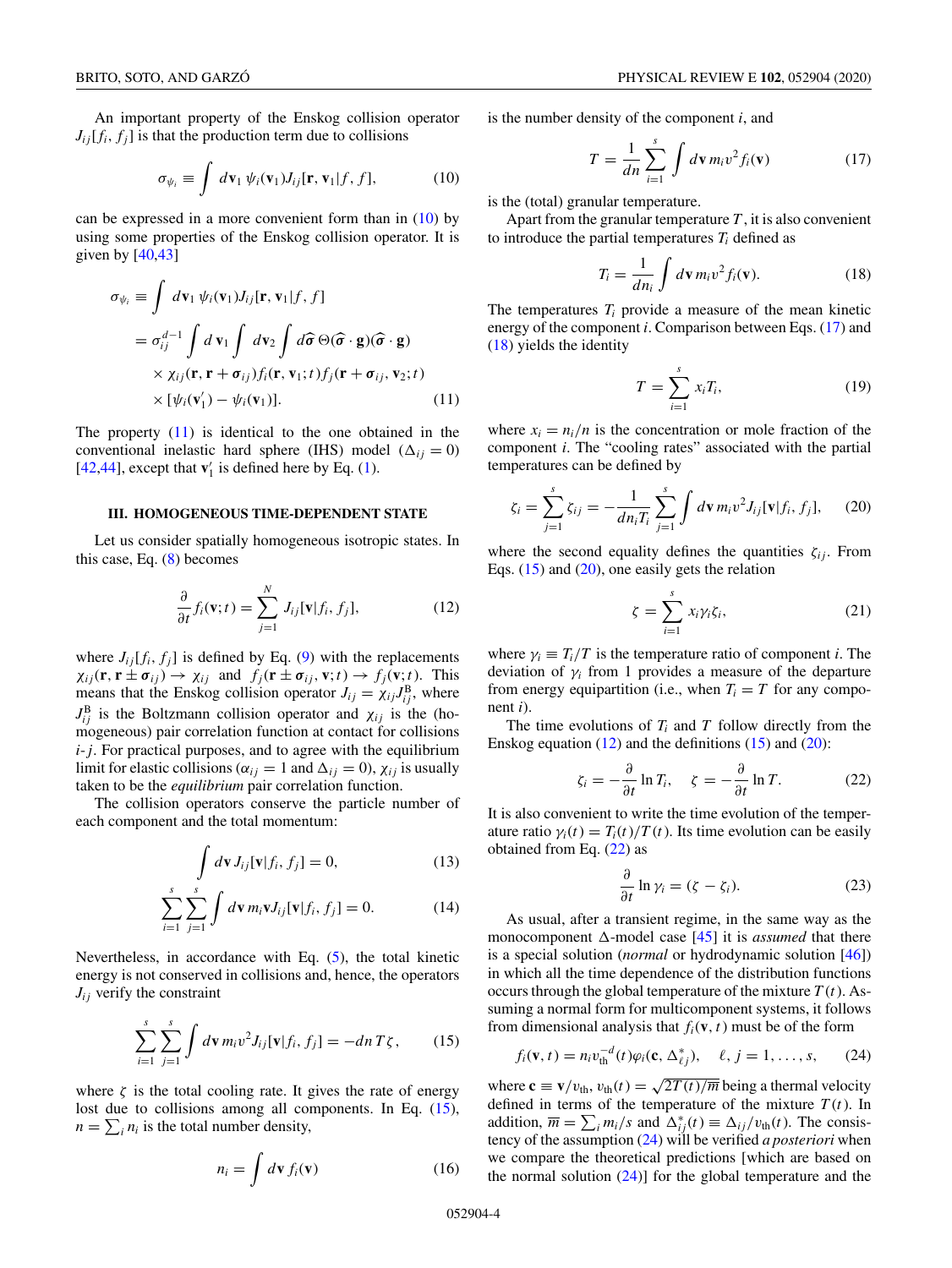<span id="page-4-0"></span>partial temperatures against computer simulations. As we will show later, the good agreement found between theory and simulations (especially in the low-density regime) confirms the reliability of the hypothesis [\(24\)](#page-3-0).

Contrary to the conventional IHS model  $[8,30]$ , the scaling distribution  $\varphi_i$  depends on *T* not only through the dimensionless velocity **c** but also through the dimensionless characteristic velocities  $\Delta_{ij}^* \propto T(t)^{-1/2}$ . Consequently,

$$
T\frac{\partial f_i}{\partial T} = -\frac{1}{2}\frac{\partial}{\partial \mathbf{v}} \cdot (\mathbf{v}f_i) - \frac{1}{2}\sum_{\ell,j=1}^N \Delta_{\ell j}^* \frac{\partial f_i}{\partial \Delta_{\ell j}^*}.
$$
 (25)

In terms of dimensionless quantities, the Enskog equation  $(12)$ for the scaled distribution  $\varphi_i$  can be written as

$$
\frac{1}{2}\zeta^*\left(\frac{\partial}{\partial \mathbf{c}}\cdot(\mathbf{c}\varphi_i)+\sum_{\ell,j=1}^N\Delta_{\ell j}^*\frac{\partial\varphi_i}{\partial \Delta_{\ell j}^*}\right)=\sum_{j=1}^sJ_{ij}^*[\mathbf{c}|\varphi_i,\varphi_j],\tag{26}
$$

where

$$
J_{ij}^{*}[\mathbf{c}|\varphi_{i},\varphi_{j}] \equiv \frac{v_{\text{th}}^{d}}{n_{i}v} J_{ij}[\mathbf{v}|f_{i},f_{j}] = x_{j}\chi_{ij} \left(\frac{\sigma_{ij}}{\overline{\sigma}}\right)^{d-1} \times \int d\mathbf{c}_{2} \int d\widehat{\sigma} \Theta(-\widehat{\sigma} \cdot \mathbf{g}^{*} - 2\Delta_{ij}^{*}) \times (-\widehat{\sigma} \cdot \mathbf{g}^{*} - 2\Delta_{ij}^{*})\alpha_{ij}^{-2} \times \varphi_{i}(\mathbf{c}_{1}^{"})\varphi_{j}(\mathbf{c}_{2}^{"}) - x_{j}\chi_{ij} \left(\frac{\sigma_{ij}}{\overline{\sigma}}\right)^{d-1} \int d\mathbf{c}_{2} \int d\widehat{\sigma} \times \Theta(\widehat{\sigma} \cdot \mathbf{g}^{*})(\widehat{\sigma} \cdot \mathbf{g}^{*})\varphi_{i}(\mathbf{c}_{1})\varphi_{j}(\mathbf{c}_{2}). \tag{27}
$$

Here,  $v = n\overline{\sigma}^{d-1}v_{\text{th}}$  is an effective collision frequency,  $\overline{\sigma} =$  $\sum_i \sigma_i/s$ , and  $\mathbf{g}^* \equiv \mathbf{g}/v_{\text{th}}$ . From Eq. (26), one easily gets the dimensionless version of Eq.  $(23)$  as

$$
\frac{1}{2}\zeta^* \sum_{\ell,j=1}^s \Delta_{\ell j}^* \frac{\partial \gamma_i}{\partial \Delta_{\ell j}^*} = \gamma_i (\zeta^* - \zeta_i^*), \tag{28}
$$

where  $\zeta^* = \zeta/\nu$  and

$$
\zeta_i^* = \frac{\zeta_i}{\nu} = \sum_{j=1}^s \zeta_{ij}^* = -\frac{2}{d} \theta_i \sum_{j=1}^s \int d\mathbf{c} \, c^2 J_{ij}^* [\varphi_i, \varphi_j], \quad (29)
$$

where

$$
\theta_i = \frac{m_i}{\overline{m}\gamma_i}.\tag{30}
$$

Note that the temperature ratios  $\gamma_i$  are subjected to the con-straint [\(19\)](#page-3-0). As a consequence, there are  $s - 1$  independent temperature ratios.

In summary, the homogeneous time-dependent solution is defined by the *s* coupled equations (26) and the  $s - 1$ equations (28). These  $2s - 1$  equations must be solved to obtain the *s* scaling distributions  $\varphi_i$  along with the  $s - 1$ temperature ratios  $\gamma_i$ . Approximate expressions for all the above unknowns are obtained by considering the simplest approximation: Maxwellian or Gaussian distributions at *Ti*. This approximate solution will be worked out in Sec. IV.

# **IV. STEADY STATE SOLUTION: MAXWELLIAN APPROXIMATION**

We consider the steady state solution. In this case, for given values of  $\Delta_{ij}^*$ ,  $\partial_t T_i = 0$  and so the partial cooling rates vanish in accordance with Eq.  $(22)$ :

$$
\zeta^* = \zeta_1^* = \zeta_2^* = \dots = \zeta_s^* = 0. \tag{31}
$$

The determination of  $\zeta_i^*$  requires the knowledge of the scaling distributions  $\varphi_i$ , whose exact form is not known to date. As in the conventional IHS model [\[8\]](#page-12-0), the distributions  $\varphi_i$  can be expanded in a series of Sonine polynomials, the coefficients (cumulants) of the series being the corresponding velocity moments of  $\varphi_i$ . Usually, the first two terms are retained in the series expansion; the second term is related to the *kurtosis* and measures the deviation of  $\varphi_i$  from its Maxwellian form. Given that the above cumulants are small for conditions of practical interest, non-Gaussian corrections to  $\varphi_i$  are neglected for practical purposes. In particular, for the conventional IHS model, the theoretical predictions for the temperature ratios obtained by considering Maxwellian forms for the distributions *fi* show an excellent agreement with computer simulation results [\[9\]](#page-12-0), even for strong inelasticity and/or disparate values of the mass and diameter ratios. We expect that such a good agreement is also present in the  $\Delta$ -collision model.

Thus, to estimate the partial cooling rates  $\zeta_i^*$ , we take the simplest Maxwellian approximation

$$
\varphi_i(\mathbf{c}) \to \varphi_{i,M} = \pi^{-d/2} \theta_i^{d/2} e^{-\theta_i c^2}, \tag{32}
$$

where  $\theta_i$  is given by Eq. (30). As in previous works on gran-ular mixtures [\[8\]](#page-12-0), for the sake of convenience,  $\varphi_{i,M}$  is defined in terms of the partial temperature  $T_i$  instead of the (global) granular temperature *T* . In fact, its second velocity moment is

$$
\int d\mathbf{c} c^2 \varphi_{i,M} = \frac{d}{2} \frac{\overline{m} T_i}{m_i T}.
$$
\n(33)

With the Maxwellian approximation  $(32)$ ,  $\zeta_i^*$  can be computed and its expression is (see the Appendix [A](#page-11-0) for some technical details)

$$
\zeta_i^* = \frac{4\pi^{(d-1)/2}}{d\Gamma(\frac{d}{2})} \sum_{j=1}^s x_j \chi_{ij} \left(\frac{\sigma_{ij}}{\overline{\sigma}}\right)^{d-1} \mu_{ji} (1+\alpha_{ij}) \theta_i^{-1/2} (1+\theta_{ij})^{1/2} \left[1 - \frac{1}{2} \mu_{ji} (1+\alpha_{ij}) (1+\theta_{ij})\right]
$$

$$
- \frac{4\pi^{d/2}}{d\Gamma(\frac{d}{2})} \sum_{j=1}^s x_j \chi_{ij} \left(\frac{\sigma_{ij}}{\overline{\sigma}}\right)^{d-1} \mu_{ji} \Delta_{ij}^* \left[\frac{2\mu_{ji} \Delta_{ij}^*}{\sqrt{\pi}} \theta_i^{1/2} (1+\theta_{ij})^{1/2} - 1 + \mu_{ji} (1+\alpha_{ij}) (1+\theta_{ij})\right],\tag{34}
$$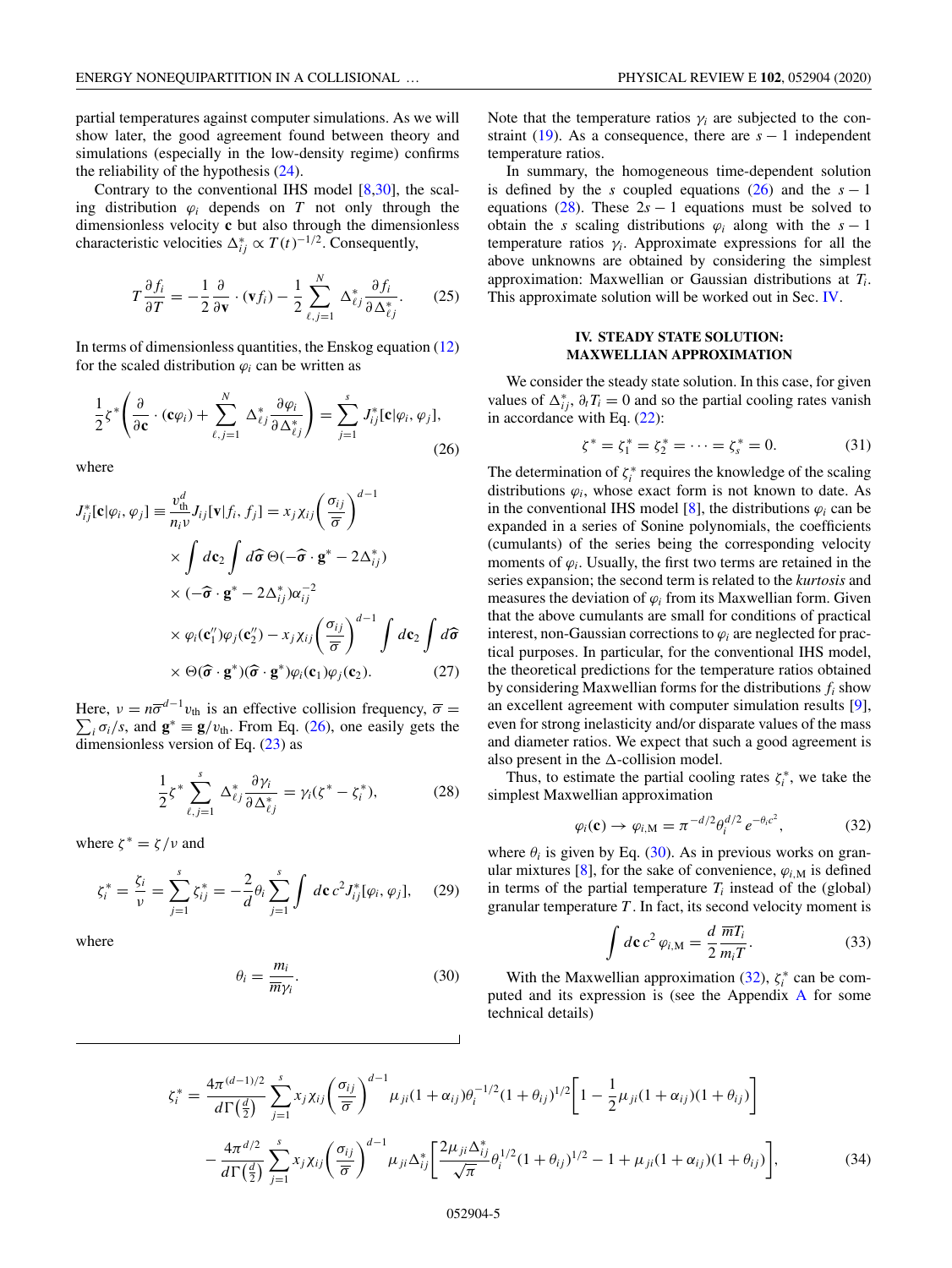<span id="page-5-0"></span>where  $\theta_{ij} = \theta_i/\theta_j = m_i \gamma_j/m_j \gamma_i$  gives the ratio between the mean-square velocity of the particles of the component *j* relative to that of the particles of the component *i*.

In the limit of mechanically equivalent particles ( $m_i = m$ ,  $\sigma_i = \sigma$ ,  $\alpha_{ij} = \alpha$ , and  $\Delta_{ij}^* = \Delta^*$ ),  $\gamma_i = 1$ , and Eq. [\(34\)](#page-4-0) yields  $\zeta_i^* = \zeta^*$ , where

$$
\zeta^* = \frac{\sqrt{2}\pi^{(d-1)/2}}{d\Gamma(\frac{d}{2})}\chi(1 - \alpha^2 - 2\Delta^{*2} - \sqrt{2\pi}\alpha\Delta^*). \tag{35}
$$

The expression (35) is consistent with the one obtained for monocomponent granular gases [\[35,45\]](#page-13-0).

#### **A. Binary mixture**

The results derived so far apply for an *s*-component mixture. For the purposes of illustration, henceforth a binary mixture  $(s = 2)$  will be considered. In this case, the relevant quantities are the steady (scaled) temperature  $T^*$  (defined below) and the temperature ratio  $T_1/T_2$ . Both quantities can be determined from the conditions [\(31\)](#page-4-0), namely,

$$
\zeta_1^* = 0, \quad \zeta_2^* = 0. \tag{36}
$$

The solution to Eqs.  $(36)$  with the expression  $(34)$  for the cooling rates provides  $T^*$  and  $T_1/T_2$  in terms of the parameter space of the problem: the mass ratio  $m_1/m_2$ , the ratio of diameters  $\sigma_1/\sigma_2$ , the concentration  $x_1$ , the volume fraction  $\phi$ , the coefficients of restitution  $\alpha_{11}$ ,  $\alpha_{22}$ , and  $\alpha_{12}$ , and the dimensionless velocities  $\Delta_{11}^*$ ,  $\Delta_{22}^*$ , and  $\Delta_{12}^*$ . The volume fraction  $\phi$ is defined as

$$
\phi = \sum_{i=1}^{2} \frac{\pi}{4} n_i \sigma_i^d.
$$
 (37)

Moreover, we are essentially interested here in a twodimensional  $(d = 2)$  system. In this case, a good approximation for the pair distribution function is [\[47\]](#page-13-0)

$$
\chi_{ij} = \frac{1}{1 - \phi} + \frac{9}{16} \frac{\phi}{(1 - \phi)^2} \frac{\sigma_i \sigma_j M_1}{\sigma_{ij} M_2},
$$
(38)

where  $M_{\ell} = \sum_{i} x_i \sigma_i^{\ell}$  and  $\phi$  is given by (37) with  $d = 2$ .

To scale the granular temperature  $T$ , it is convenient to introduce the parameter  $\Delta$  as

$$
\Delta = \sqrt{\Delta_{11}^2 + \Delta_{22}^2 + \Delta_{12}^2}.
$$
 (39)

Thus, the reduced (steady) temperature  $T^*$  is defined as

$$
T^* = \frac{T}{\overline{m}\Delta^2/2}.
$$
 (40)

## **V. COMPARISON WITH COMPUTER SIMULATIONS**

#### **A. Temperatures**

The theoretical results derived in Sec. [IV](#page-4-0) for  $T^*$  and  $T_1/T_2$  from the Enskog kinetic equation are essentially based on three different approximations: (i) the use of the simple Maxwellian approximation  $(32)$  to estimate the partial cooling rates  $\zeta_i^*$ ; (ii) the absence of velocity correlations between the velocities of the particles that are about to collide in  $(9)$ ; and (iii) the approximation  $(38)$  for the pair distribution function at contact. Therefore, it is important to assess the reliability of these theoretical results by comparison with computer simulations.

We have carried out simulations in this paper by employing the standard simulation methods. The first one is the DSMC method [\[48\]](#page-13-0) adapted to *dilute* granular gases. Since the DSMC method solves numerically the set of Boltzmann equations, it also assumes molecular chaos hypothesis. However, this method goes beyond the Maxwellian approximation since it determines the *exact* velocity distribution functions *fi*. In this context, the comparison of DSMC results versus analytical results for very dilute systems ( $\phi \rightarrow 0$ ) can be used to asses the accuracy of the Maxwellian approximation  $(32)$  for determining the cooling rates  $(34)$ . The second method is MD simulations. This method avoids any assumptions inherent in the kinetic theory description [molecular chaos and Eq. (38) for accounting the spatial correlations in the Enskog equation] and/or approximations (Maxwellian distributions) made for evaluating the partial temperatures. For both methods, we simulate directly the  $\Delta$  model, i.e., particles move in two dimensions, with collisions described by the rules [\(1\)](#page-2-0) and [\(2\)](#page-2-0).

As in our previous papers on energy nonequipartition in granular mixtures  $[8,9,11,18,23,49-51]$  $[8,9,11,18,23,49-51]$ , given that the number of parameters involved in the problem is relatively high, for the sake of simplicity we take a common coefficient of restitution  $\alpha \equiv \alpha_{11} = \alpha_{22} = \alpha_{12}$ , and an equimolar mixture  $x_1 = \frac{1}{2}$ . For a monocomponent granular gas, the solution of Eq.  $(35)$ gives that the reduced temperature scales with the coefficient of restitution as  $T^* \propto 1/(1-\alpha)^2$  [\[35\]](#page-13-0). Hence, for the binary case, in order to compare results and obtain values of order 1, we will present the scaled value  $(1 - \alpha)^2 T^*$  instead of the scaled global temperature *T* <sup>∗</sup>.

Three different cases or systems are considered. In the following, we study each one of the cases separately.

# *Case I*

We first analyze the usual case for binary mixtures, that is, when the components differ only in their masses and diameters. Hence, we assume here that  $\Delta_{11} = \Delta_{22} = \Delta_{12}$  and we analyze the dependence of the scaled temperature  $(1 - \alpha)^2 T^*$ and the temperature ratio  $T_1/T_2$  on the common coefficient of restitution  $\alpha$ , the parameters of the mass and diameter ratios  $(m_1/m_2 \text{ and } \sigma_1/\sigma_2)$ , and the solid volume fraction  $\phi$ .

The results for the global temperature, defined in Eq.  $(40)$ , are shown in Fig. [1](#page-6-0) as a function of  $\alpha$  for two different mass ratios and a very low density ( $\phi = 0.016$ ). Solid lines are the Enskog predictions, while symbols refer to DSMC and MD simulations. We observe first an excellent agreement between both methods of simulation, showing again the consistency of the DSMC method to numerically solve the Boltzmann equation. With respect to the comparison with the theoretical results, we see that the analytical results compare quite well with simulations, with deviations smaller than 4% or 5% for large dissipation, i.e., for  $\alpha = 0.4$ . Such deviations are due to non-Gaussian corrections to the velocity distribution functions. We have measured in DSMC the fourth cumulant, with the definition  $\kappa_i = \langle v^4 \rangle_i / 2 \langle v^2 \rangle_i^2 - 1$  where

$$
\langle v^{\ell} \rangle_i = \int d\mathbf{v} \, v^{\ell} \, f_i(v) / n_i. \tag{41}
$$

By definition,  $\kappa_i$  vanishes when  $f_i$  is approximated by its Maxwellian approximation [\(32\)](#page-4-0). For instance, for the simulation at  $m_1/m_2 = 1/2$  and  $\alpha = 0.9$ , we find that  $\kappa_1 =$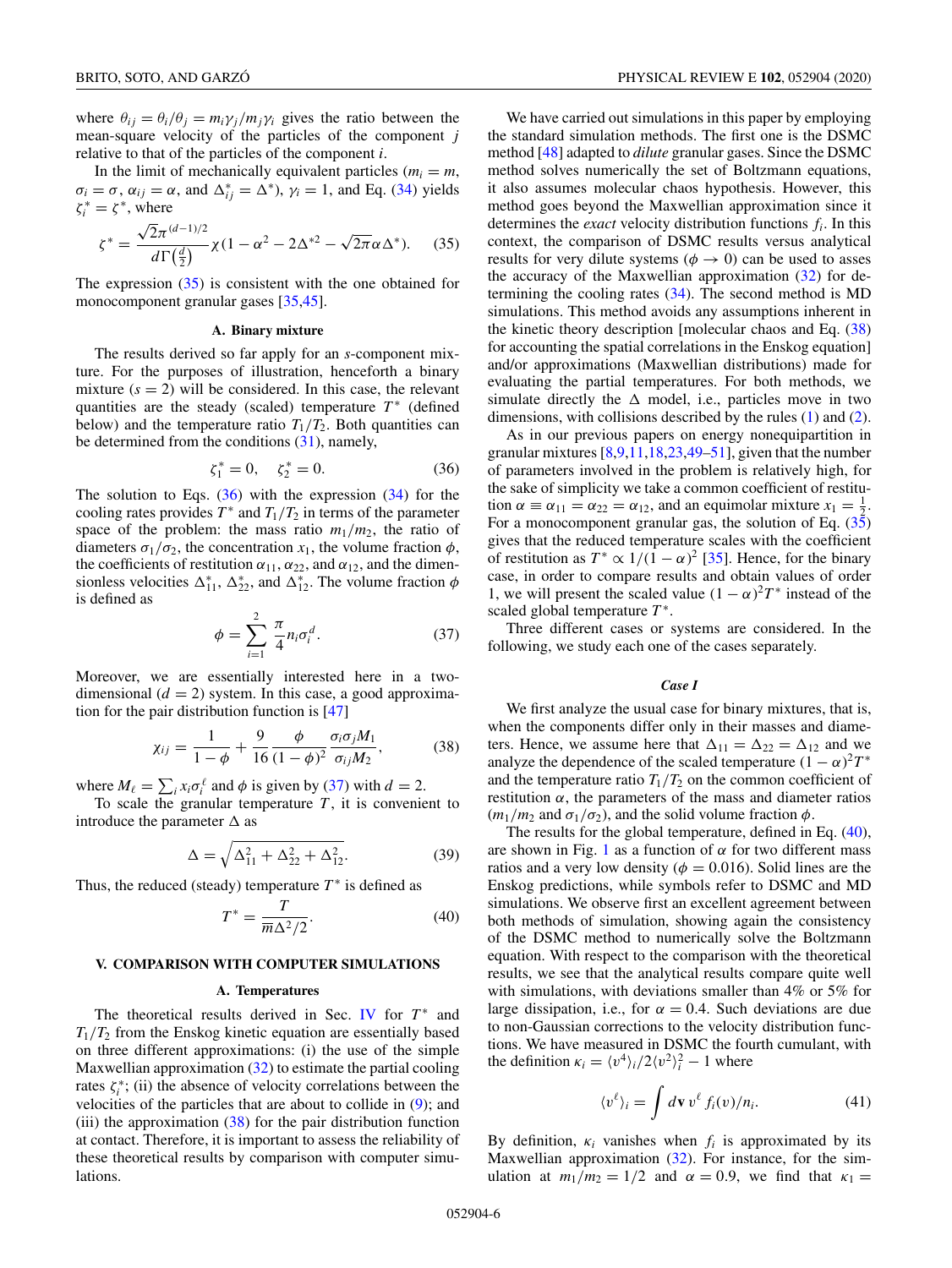<span id="page-6-0"></span>

FIG. 1. Case I. Scaled temperature  $(1 - \alpha)^2 T^*$  versus  $\alpha$  for  $\sigma_1 = 2\sigma_2$ ,  $\phi = 0$ , and two different values of the mass ratio  $m_1/m_2$ :  $m_1/m_2 = 2$  (a) and  $m_1/m_2 = 1/2$  (b). Symbols refer to DSMC results (circles) and MD simulations for  $\phi = 0.0016$  (triangles), and the lines correspond to the theoretical predictions derived from the Enskog equation.

 $-0.046$  and  $\kappa_2 = -0.034$ . These values increase with inelasticity, reaching at  $\alpha = 0.4$  the values of  $\kappa_1 = -0.13$  and  $\kappa_2 = -0.087$ . Similar numbers are obtained for the other case  $(m_1/m_2 = 2)$  presented in Fig. 1. Such values are the origin of the discrepancies observed in Fig. 1 between the Enskog theory and DSMC simulations.

Figure 2 shows the lack of energy equipartition, as we plot the ratio  $T_1/T_2$  for equal sized particles as a function of the mass ratio in the case of small volume fraction. As in the



FIG. 2. Case I. Temperature ratio  $T_1/T_2$  versus the mass ratio  $m_1/m_2$  for  $\sigma_1 = \sigma_2$  and three different values of the (common) coefficient of restitution  $\alpha$ :  $\alpha = 0.9, 0.8,$  and 0.7. The lines refer to the Enskog theoretical results while the symbols correspond to the results obtained by numerically solving the Enskog equation by means of the DSMC method (circles) and by performing MD simulations for  $\phi = 0.0016$  (triangles). Note that the results obtained from DSMC and MD simulations are practically indistinguishable.





FIG. 3. Case I. Temperature ratio  $T_1/T_2$  versus the mass ratio  $m_1/m_2$  for  $\sigma_1 = \sigma_2$ ,  $\alpha = 0.7$ , and three different values of the volume fraction  $\phi$ :  $\phi = 0.0016$  (triangles), 0.1 (circles), and 0.2 (squares). Symbols refer to MD simulations and the line to the Enskog theoretical result.

conventional IHS model [\[8\]](#page-12-0), the temperature of the heavier particles is larger than that of the lighter ones since the temperature ratio  $T_1/T_2$  increases steadily with the growing ratio of masses. Enskog results are plotted together with DSMC simulations (circles) and MD simulations (triangles). As we see in this plot, both types of simulations agree again with great accuracy, while they separate from the Enskog prediction as the mass ratio grows. As before, the discrepancy is due to the use of the Maxwellian approximation [\(32\)](#page-4-0) in the analytical calculation of  $T_1/T_2$ . In fact, the kurtosis of DSMC and MD are quite similar (for  $\alpha = 0.7$  and  $m_1/m_2 = 10$  they are  $\kappa_1 = -0.039$ ,  $\kappa_2 = -0.12$  for DSMC and  $\kappa_1 = -0.034$ ,  $\kappa_2 = -0.12$  for MD).

To elucidate the role of density, we consider in what follows particles of equal size ( $\sigma \equiv \sigma_1 = \sigma_2$ ). This election has the advantage that, despite the Enskog results depending on  $\phi$  through  $\chi_{ij}(\phi)$ , such dependence vanishes for the computation of  $T^*$  and  $T_1/T_2$  when considering particles of equal size and equimolar mixtures. Indeed, when  $\sigma_1 = \sigma_2$  and  $x_1 = \frac{1}{2}$ , Eq. [\(38\)](#page-5-0) yields  $\chi_{11} = \chi_{22} = \chi_{12}$  and, hence, they factor in the equations [\(36\)](#page-5-0). As a result, the Enskog theory does not predict any dependence of the stationary temperatures on the global volume fraction in the situation above. This is a consequence of both the energy injection and dissipation mechanisms being collisional. This cancellation takes place at the level of the Enskog theory but, if there are position correlations not captured in the expression [\(38\)](#page-5-0) for  $\chi_{ij}$ , density corrections may appear. The comparison with MD simulations carried out in Fig. 3 tests this prediction, for which we make MD simulations at very low as well as moderate densities (up to  $\phi = 0.2$ ). The Enskog theory has been shown to be quite accurate in the above range of densities for the IHS model of granular fluids (see the comparison with MD simulations in Refs. [\[11](#page-12-0)[,52–56\]](#page-13-0) and with real experiments in [\[57,58\]](#page-13-0)). It is quite apparent from Fig. 3 that the density dependence in this case is rather weak, and mostly appears at high mass ratio, validating the Enskog hypothesis.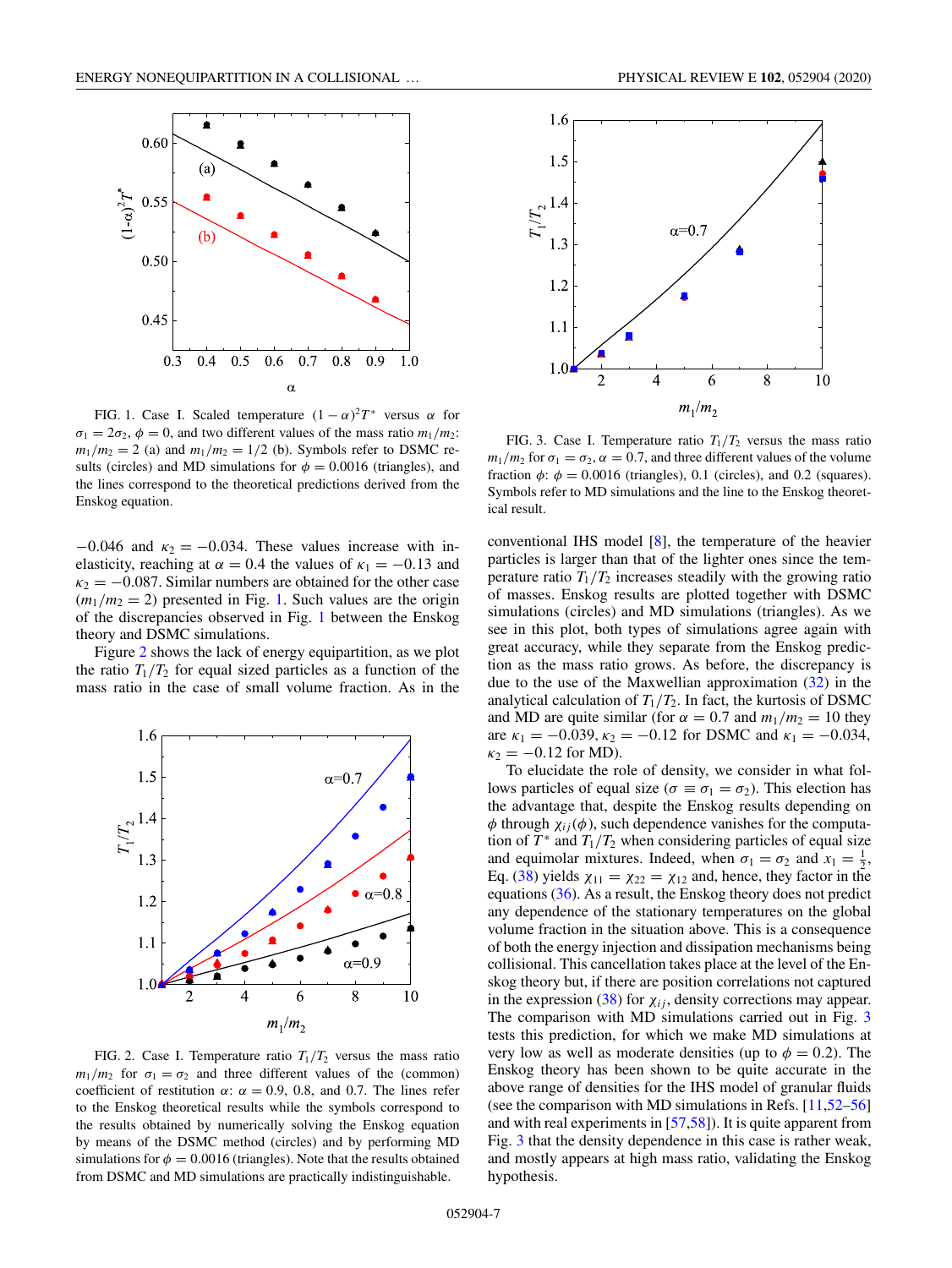<span id="page-7-0"></span>

FIG. 4. Case II. Plot of  $(1 - \alpha)^2 T^*$  versus  $\alpha$  for  $m_1 = m_2$ ,  $\sigma_1 =$  $\sigma_2$ ,  $\phi = 0$ ,  $\Delta_{11} = \Delta_{22}$ , and  $\Delta_{12} = \lambda \Delta_{11}$ . Three different values of  $\lambda$ have been considered:  $\lambda = 2$  (a),  $\lambda = 0.9$  (b), and  $\lambda = 0$  (c). Symbols refer to DSMC results (circles) and MD simulations (triangles) for  $\phi = 0.01$  while the lines correspond to the Enskog theoretical results.

#### *Case II*

In Case II we consider that the two components are mechanically equivalent ( $m_1 = m_2$ ,  $\sigma_1 = \sigma_2$ ), except for the interparticle energy injection, such that  $\Delta_{11} = \Delta_{22}$ , but  $\Delta_{12} =$  $\lambda \Delta_{11}$ , with  $\lambda \geqslant 0$ . This case implies that collisions 1-2 are produced with a different  $\Delta$  that 1-1 or 2-2 collisions. For instance, if  $\lambda = 0$ , 1-2 collisions do not gain energy, but are purely inelastic. However, if  $\lambda > 1$  the 1-2 collision gains more energy than the 1-1 or 2-2 collisions and the system heats up. Although this case is somehow artificial and difficult to implement in practice, its study is of interest. Similarly to undriven granular mixtures with  $\alpha_{11} = \alpha_{22}$ , but  $\alpha_{12}$  different [\[59\]](#page-13-0), this case puts the theory to a stringent test because  $T_1$ trivially equals  $T_2$  by construction (both Enskog theory and computer simulations yield  $T_1/T_2 = 1$ ). This makes easier the identification of the deviations from the theoretical predictions, as in, for example, our analysis on microsegregation in Sec. [V B.](#page-8-0)

The dependence of the scaled temperature  $(1 - \alpha)^2 T^*$  is studied for different values of  $\lambda$  in Fig. 4 for a low density mixture. As mentioned before, in the case of  $\lambda = 0$  [case (c)] 1-2 collisions are purely dissipative, so one expects a lower temperature than the cases when  $\lambda > 0$ . As  $\lambda$  grows, the average temperature grows as well. For this choice of parameters, both MD and DSMC simulations agree well with the Enskog theory. It is found for this case that the values of the kurtosis  $\kappa_i$  are smaller than in Case I. It is worth noticing that the case of  $\lambda = 0$  has the smallest kurtosis, typically 4 times smaller that the cases (a) and (b). This means that its velocity distribution is close to a Maxwellian distribution and consequently the agreement with the theory is excellent.



FIG. 5. Case II. Plot of  $(1 - \alpha)^2 T^*$  versus  $\alpha$  for  $m_1 = m_2$ ,  $\sigma_1 =$  $\sigma_2$ ,  $\phi = 0$ ,  $\Delta_{11} = \Delta_{22}$ , and  $\Delta_{12} = \lambda \Delta_{11}$ , with  $\lambda = 0$ . Three values of the volume fraction  $\phi$  are presented:  $\phi = 0.0016$  (triangles), 0.1 (circles), and 0.2 (squares). Symbols refer to MD simulations and the line to the Enskog theoretical result.

The effect of density is shown in Fig. 5, where we have selected the case  $\lambda = 0$  for which the agreement between theory and simulations is excellent at low density. Important deviations of up to 20% are obtained in the most inelastic case. These deviations are the effect of position and velocity correlations; while the first correlation is accounted for by the approximation [\(38\)](#page-5-0) of  $\chi_{ij}$ , the second one is neglected in the Enskog theory. Section  $\nabla$  B describes the origin of such correlations.

### *Case III*

Here, we consider that the two components differ in the energy injection at collisions, such that  $\Delta_{11} < \Delta_{22}$ , and we take for simplicity  $\Delta_{12} = (\Delta_{11} + \Delta_{22})/2$ . Otherwise, the components of the mixture are mechanically equivalent ( $m_1 = m_2$ ,  $\sigma_1 = \sigma_2$ ). We analyze the dependence of  $(1 - \alpha)^2 T^*$  and  $T_1/T_2$  on  $\alpha$  for different values of the ratio  $\Delta_{22}/\Delta_{11}$ . In this case, the particles of type 1 reach a higher temperature than if they were alone, as collisions 1-2 inject more energy than collisions 1-1 (because  $\Delta_{12} > \Delta_{11}$ ). In contrast, particles of type 2 are cooler than if they were alone, due to the fact that  $\Delta_{12}$  is smaller that  $\Delta_{22}$ . In general, as Figs. [6](#page-8-0) and [7](#page-8-0) show, the Enskog results agree well with DSMC and MD simulations at low density. It is apparent from Fig. [7](#page-8-0) that the temperature ratio is clearly different from 1, showing again the lack of energy equipartition. In this case, the injection of energy of particles of type 1 is smaller than for particles of type 2, despite the interparticle collisions compensate that difference. The net balance is a ratio  $T_1/T_2$  always smaller than 1.

The Enskog results together with MD simulations for three different densities are plotted in Figs. [8](#page-8-0) and [9.](#page-8-0) We observe that the effect of density for Case III is larger than for Case I, but smaller than for Case II. In this case (see Fig. [8\)](#page-8-0) the effect of non-Gaussianity and the density effects act in opposite directions. It is important to note again that kurtosis also shows a weak dependence with density, and therefore the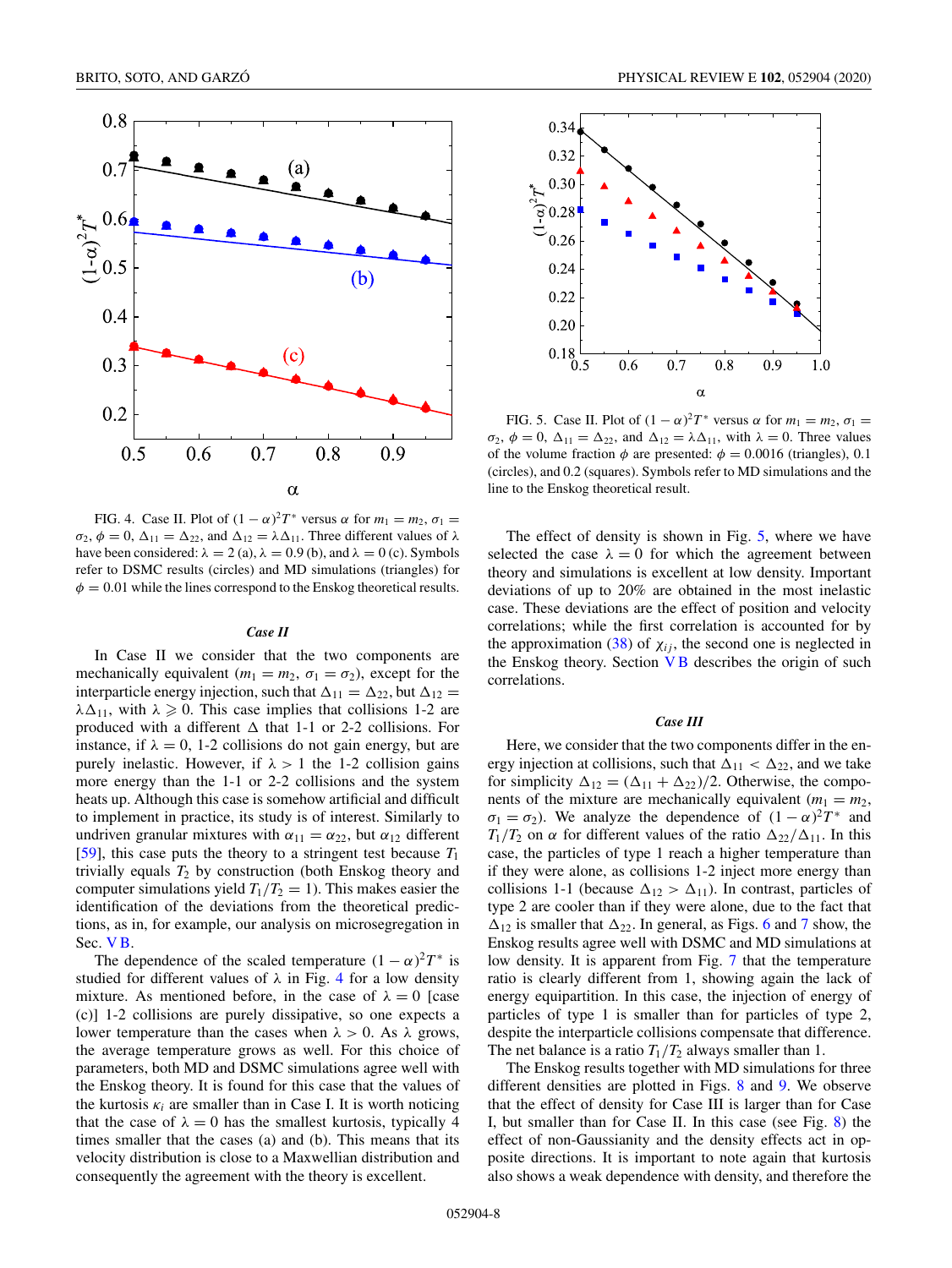<span id="page-8-0"></span>

FIG. 6. Case III. Plot of  $(1 - \alpha)^2 T^*$  versus  $\alpha$  for  $m_1 = m_2, \sigma_1 =$  $\sigma_2$ ,  $\phi = 0$ ,  $\Delta_{22} = \lambda \Delta_{11}$ , and  $\Delta_{12} = (\Delta_{11} + \Delta_{22})/2$ . Three different values of  $\lambda$  have been considered:  $\lambda = 2$  (a),  $\lambda = 5$  (b), and  $\lambda = 10$ (c). Symbols refer to DSMC results (circles) and MD simulations (triangles) for  $\phi = 0.01$  while the lines correspond to the Enskog theoretical results.

discrepancies with Enskog theory are mainly due to correlations not captured in the theory, which are discussed in the next subsection.

# **B. Pair distribution functions**

To study the development of spatial correlations, we analyze the spatial distribution of particles obtained in MD simulations. Figure [10](#page-9-0) presents the results for a dense simulation of Case III, with a large contrast in the energy injection  $(\lambda \equiv \Delta_{22}/\Delta_{11} = 5)$ . According to Figs. 8 and 9, MD simula-



FIG. 7. Case III. Plot of  $T_1/T_2$  versus  $\alpha$  for  $m_1 = m_2$ ,  $\sigma_1 = \sigma_2$ ,  $\phi = 0$ ,  $\Delta_{22} = \lambda \Delta_{11}$ , and  $\Delta_{12} = (\Delta_{11} + \Delta_{22})/2$ . Three different values of  $\lambda$  have been considered:  $\lambda = 2$  (a),  $\lambda = 5$  (b), and  $\lambda = 10$ (c). Symbols refer to DSMC results (circles) and MD simulations (triangles) for  $\phi = 0.01$  while the lines correspond to the Enskog theoretical results.



FIG. 8. Case III. Plot of  $(1 - \alpha)^2 T^*$  versus  $\alpha$  for  $m_1 = m_2, \sigma_1 =$  $\sigma_2$ ,  $\lambda = 5$ , and three different values of density:  $\phi = 0.01$  (solid line and circles),  $\phi = 0.1$  (triangles), and  $\phi = 0.2$  (squares). Symbols refer to MD simulations and the line to the Enskog theoretical result.

tions show an important density dependence on  $T^*$  and  $T_1/T_2$ . The top panel shows a snapshot in which it is evident that the system remains globally homogeneous, while there is a tendency for the less energetic particles (type 1, black particles in the figure) to aggregate because they separate at a smaller speed after collisions, compared with the case when a particle of type 2 is involved. This is a manifestation of *microsegregation*. The displayed snapshot is in the stationary regime and the aggregates are dynamical, continuously forming and dissolving. No coarsening is observed.

The aggregation of type 1 particles makes 1-1 collisions more frequent than the mean-field estimation made by the Enskog theory. As these collisions are less energetic,  $T_1$  is smaller than the prediction of the Enskog theory, resulting in



FIG. 9. Case III. Plot of  $T_1/T_2$  versus  $\alpha$  for  $m_1 = m_2$ ,  $\sigma_1 = \sigma_2$ ,  $\lambda = 5$ , and three different values of density:  $\phi = 0.01$  (solid line and circles),  $\phi = 0.1$  (triangles), and  $\phi = 0.2$  (squares). Symbols refer to MD simulations and the line to the Enskog theoretical result.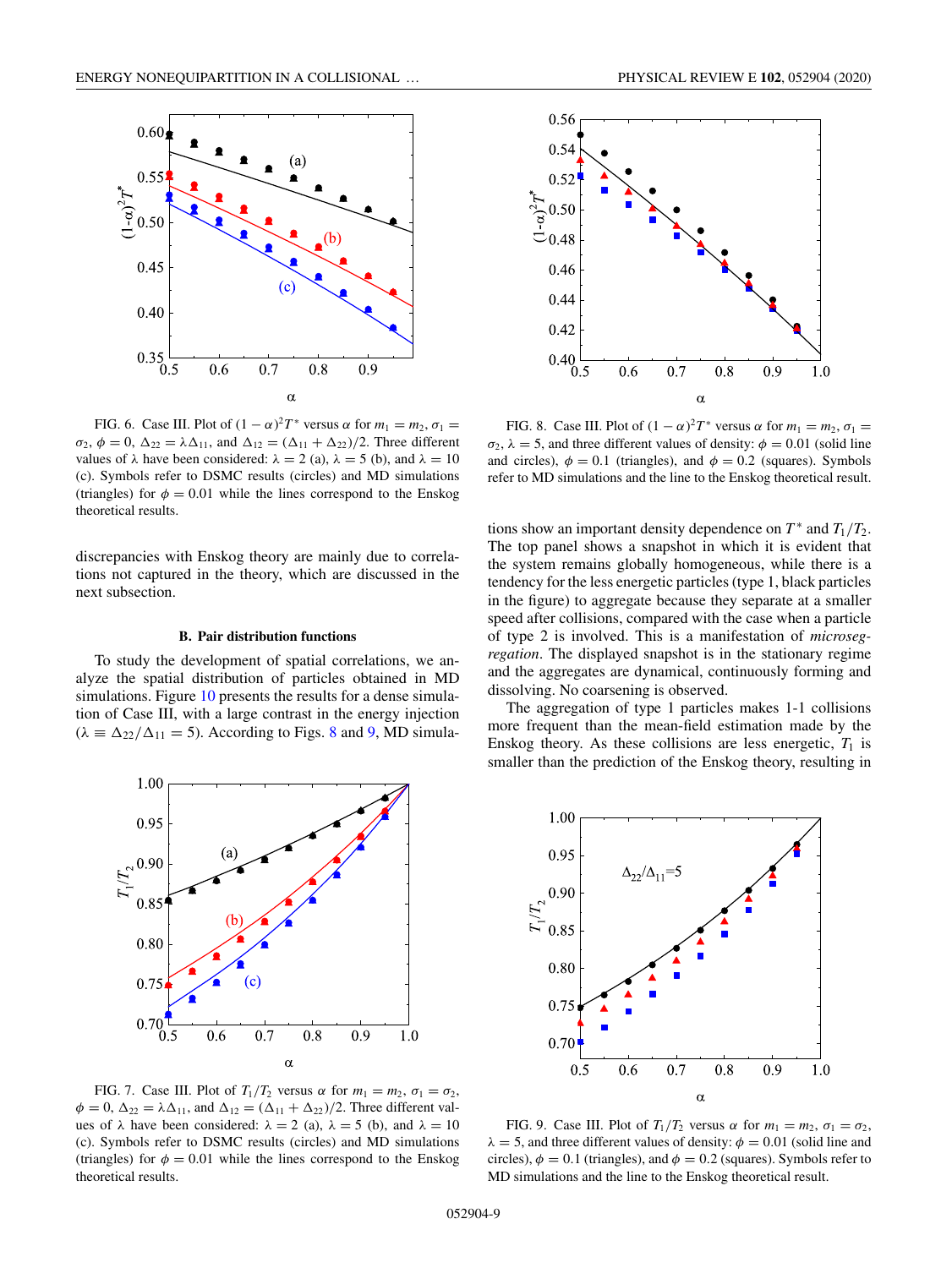<span id="page-9-0"></span>

FIG. 10. Molecular dynamic results for Case III, with  $\phi = 0.2$ ,  $\alpha = 0.7$ , and  $\lambda = \Delta_{22}/\Delta_{11} = 5$ . Top: snapshot of the system in the steady state. Black (blue) circles are particles of type 1 (2). Bottom: pair correlation functions  $g_{ij}$  as a function of the interparticle distance  $r/\sigma$ . The (common) value of  $\chi_{ij}$  predicted by Eq. [\(38\)](#page-5-0) is represented by the asterisk.

the decrease of the global temperature and the temperature ratio with density, as shown in Figs. [8](#page-8-0) and [9.](#page-8-0)

In order to make this intuition more quantitative, we have measured the pair correlation functions  $g_{ij}(r)$  in MD simulations. The pair correlation functions at contact are obtained as  $\chi_{ij} = \lim_{r \to \sigma^+} g_{ij}(r)$ . For inelastic collision rules, as for Eqs.  $(1)$  and  $(2)$ , the pair correlation function at contact is discontinuous and depends on the angle between the relative velocity  $\mathbf{g} = \mathbf{v}_1 - \mathbf{v}_2$  and the vector joining the center of the particles  $\mathbf{r} = \mathbf{r}_1 - \mathbf{r}_2$ , distinguishing pairs that are about to collide from those that just collided [\[60\]](#page-13-0). The Enskog theory uses only the pair correlations of particles that are about to collide and, consequently, in the MD simulations we extract only the correlation functions of pairs with  $\mathbf{r} \cdot \mathbf{g} < 0$ , properly normalized such that at large distances they approach unity. As is clear from the snapshot,  $g_{11} > g_{12} > g_{22}$  at short distances, implying that Eq. [\(38\)](#page-5-0) for  $\chi_{ij}$  is not completely accurate [for  $\phi = 0.2$  and  $x_1 = \frac{1}{2}$ , Eq. [\(38\)](#page-5-0) gives  $\chi_{11} = \chi_{22} = \chi_{12} \approx 1.43$ . As discussed before, MD simulations show a value of  $\chi_{11}$ about a 20% larger than that of Eq.  $(38)$ , while  $\chi_{22}$  is, however, about a 15% smaller. These differences quantify the effect of the spatial correlations on the temperatures.

Deviations of  $\chi_{ij}$  respect to their predicted theoretical, equilibrium, values, could be universal in granular gases. For

instance, it was observed in monocomponent randomly driven granular gases [\[61\]](#page-13-0), where it was found an increment in the pair distribution function  $g(r)$ , but the long range structure remained homogeneous. In the case of granular mixtures, we are only aware of one study  $[62]$  where the pair distribution function was measured, giving evidence of microsegregation, but in that case macroscopic segregation also occurred. The observed microsegregation results from recollision events, which are not included in the Enskog description. However, although these effects can be large in the pair correlation functions themselves (as shown in the bottom panel of Fig. 10), their impact on the Enskog predictions for  $T^*$  and  $T_1/T_2$  is not quite significant and only produces a discrepancy between theory and MD simulations that is not larger than 7%. This excellent agreement justifies the use of the Enskog theory, which is much simpler than including recollision events in the theory.

The lower temperature obtained for Case II with increasing density (see Fig. [5\)](#page-7-0) is also a result of microsegregation. Indeed, for  $\lambda = 0$ , when 1-2 particles collide, they separate slower than if the particles were of equal type, resulting in an effective attractive interaction between dissimilar particles. When recollisions take place as the density increases, the frequency of 1-2 collisions is larger than the mean-field estimation made by the Enskog theory. As these collisions dissipate more energy, the global temperature is reduced. A similar reasoning can be used to show that, for  $\lambda > 1$ , the effect of density is also to decrease the global temperature (not shown).

# **VI. DISCUSSION**

The present paper is focused on the study of the Enskog kinetic theory for mixtures of granular particles, evolving under the so-called  $\Delta$  model. In particular, we are interested here in obtaining the partial temperatures of the components of the mixture in a homogeneous state. As expected from previous works on IHS model  $[8,42]$  $[8,42]$ , the lack of energy equipartition is also present in the  $\Delta$  model as a consequence of the nonequilibrium nature of inelastic collisions.

The theoretical development starts with the extension of the  $\Delta$  model to multicomponent granular mixtures. Then, following standard procedures, the set of Enskog kinetic equations for the velocity distribution functions of each component is provided where the nonlinear Enskog collision operators  $J_{ij}[f_i, f_j]$  are given by Eq. [\(9\)](#page-8-0). As happens in the conventional IHS model [\[42\]](#page-13-0), explicit results for the first few velocity moments of the distribution functions (granular hydrodynamics) can be derived thanks to the use of the property  $(11)$  for the production term due to collisions. In general, the distribution functions contain a spatial dependence so hydrodynamic variables can be inhomogeneous, relaxing to homogeneous ones via the corresponding transport coefficients.

Before considering inhomogeneous states and in order to extract relevant results for the partial temperatures, we assume in this paper spatially homogeneous isotropic states where the hydrodynamic variables transform into homogeneous variables. In the time-dependent problem, the distribution functions  $f_i(\mathbf{v}, t)$  of each component have the scaling form [\(24\)](#page-3-0) with the time dependence provided by the (global)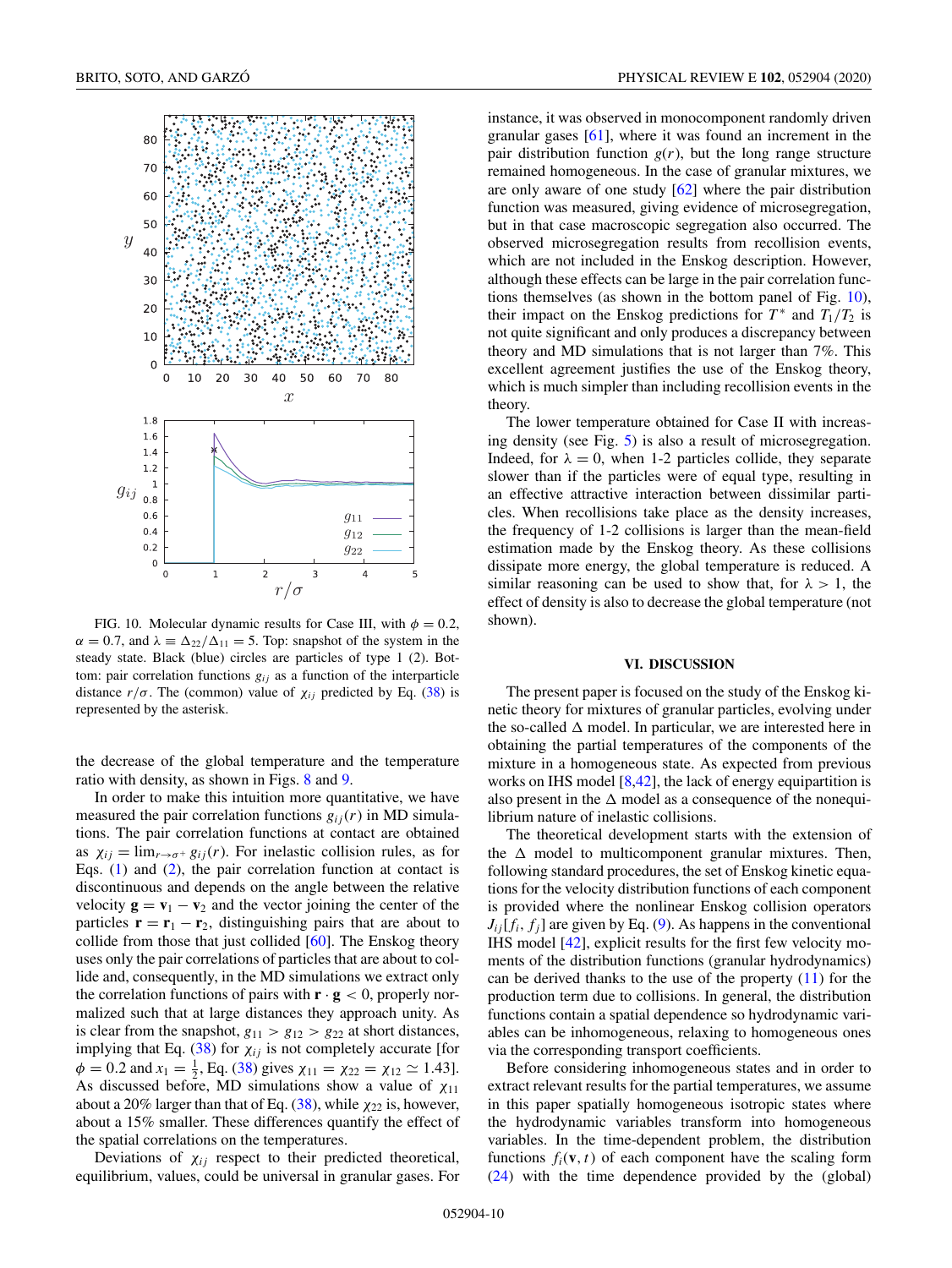granular temperature *T* (*t*), as required for a *normal* or hydrodynamic solution. However, in contrast to the IHS model [\[8\]](#page-12-0), the dependence of the scaling functions  $\varphi_i$  on *T* is not only encoded through the scaled velocity  $\mathbf{c} = \mathbf{v}/v_{\text{th}}$  ( $v_{\text{th}} \propto \sqrt{T}$  being a thermal velocity) but also through the dimensionless parameters  $\Delta_{ij}^* = \Delta_{ij}/v_{\text{th}}$ . This type of scaling is common in driven granular mixtures [\[51,63\]](#page-13-0).

Assuming the scaling  $(24)$ , we have derived evolution equations for the temperature ratios  $\gamma_i(t) = T_i(t)/T(t)$  [see Eq. [\(28\)](#page-4-0)]. These quantities measure the departure from the energy equipartition. The evolution equation for the temperatures leads, after a transient regime, to stationary values obtained when the (reduced) partial cooling rates  $\zeta_i^*$  vanish [see Eq. [\(22\)](#page-3-0)]. On the other hand, the computation of  $\zeta_i^*$ requires the knowledge of the scaling distribution function  $\varphi_i$ . Since those functions are not exactly known,  $\varphi_i$  is usually expanded in Sonine polynomials where only the first two terms are generally retained for practical purposes. However, based on the results derived in the IHS model for granular mixtures [\[8\]](#page-12-0) where the non-Gaussian corrections to  $\varphi_i$  are in general very small, we estimate here  $\zeta_i^*$  by taking the simplest approximation for  $\varphi_i$ : the Maxwellian approximation [\(32\)](#page-4-0). It is important to remark that the Maxwellian distribution  $\varphi_{i,M}$ is defined at the temperature of the component *i*, so that the corresponding Maxwellians for two components can be quite different due to the temperature differences.

For purposes of illustration, a binary mixture has been considered. In this case, the numerical solution to the conditions  $\zeta_1^* = \zeta_2^* = 0$  allows us to determine the (steady) temperature ratio  $T_1/T_2$  as a function of the parameter space of the system: the mass ratio  $m_1/m_2$ , the diameter ratio  $\sigma_1/\sigma_2$ , the concentration  $x_1$ , the volume fraction  $\phi$ , the coefficients of restitution  $\alpha_{ij}$ , and the parameters  $\Delta_{ij}^*$ . Although our analytical results are approximate, we expect that they are not restricted to quasielastic systems and apply for arbitrary composition, mass ratio, particle diameter, and a wide range of density (namely, an expected accuracy comparable to that of the Enskog theory for the conventional IHS model).

To assess the reliability of the (approximate) Enskog results, we have also performed MD and Monte Carlo (DSMC method) simulations of the same system. Since the parameter space for a binary mixture is huge (ten independent parameters for evaluating  $T_1/T_2$ ), for the sake of simplicity, we have considered here a (common) coefficient of restitution  $\alpha$ , an equimolar mixture  $x_1 = \frac{1}{2}$ , and we have selected some combination of parameters out of this huge parameter space. They are labeled Cases I, II, and III. An exhaustive comparison between Enskog theory and computer simulations has been performed separately for each one of the above cases.

The main result is that the Enskog theory is able to predict the temperatures of each component and capture the lack of energy equipartition with good accuracy. The validity of the Enskog prediction goes beyond the Boltzmann limit of low density, and compares quite well with simulations, both DSMC and MD. Each type of simulation allows us to identify the effect of the two approximations [Maxwellian approximation, use of the form  $(38)$  for  $\chi_{ij}$ , and absence of velocity correlations] carried out in the theoretical analysis. The DSMC method does not contain space correlations, but the velocity distribution functions are not Maxwellians since

they are characterized by a kurtosis different from zero. We have observed that the impact of the Gaussian approximation is always smaller than 10% for the global temperature and the temperatures of the individual components. In contrast, MD simulations avoid the above assumptions since they contain the three effects: non-Gaussianity and spatial and velocity correlations. This allows us to demonstrate the lack of energy equipartition of the  $\Delta$  model in a broader context. At high densities, the analysis of the spatial configurations and pair distribution functions shows microsegregation originating in the different dynamics of the components. Although these effects cannot be captured by the Enskog kinetic theory, they produce a small influence on the (steady) granular temperature and the temperature ratio, except for Case II (which can be considered as a somehow artificial case) for small coefficients of restitution. In conclusion, the present results give again support to the use of the Enskog equation for the description of granular flows across a wide range of densities, length scales, and inelasticity. Despite this success, the observed microsegregation opens the necessity of developing kinetic theories that go beyond the Enskog theory, but, as has been mentioned in several previous works [\[42\]](#page-13-0), no other theory with such generality exists yet.

In the extension to mixtures of the  $\Delta$  model, we consider that the parameters  $\Delta_{ij}$  could be chosen arbitrarily. However, in a confined three-dimensional system under vibration, they should be computed considering the full collisional geometry and the effect of the vibrating plates. This a tremendous task with only partial known results up to now. In Ref. [\[36\]](#page-13-0), the vertical-to-horizontal energy balance was obtained for the case of a monocomponent granular gas in a box with smooth elastic plates vibrating at infinite frequency but finite velocity  $V_0$ . By equating the energy balance [their Eq. [\(31\)](#page-4-0) with Eq. [\(35\)](#page-5-0) of this article], an approximate mapping to the  $\Delta$  model can be made, obtaining the scaling  $\Delta \sim$  $V_0[(H - \sigma)/\sigma]^3$ , where *H* is the plate separation. No direct scaling with the coefficient of restitution is possible as the functional form for the energy balance is not equal to that of Eq. [\(35\)](#page-5-0). Additionally, they showed that the vertical energy that is injected into the horizontal degrees of freedom increases with the time between grain-grain collisions as a result of successive collisions with the plates. Modeling this phenomenon as  $\Delta$  increasing in time between collisions generates a gas-liquid phase transition [\[64\]](#page-13-0). The muticomponent case is considerably more complex, and further research is needed to unveil the mapping between the parameters of the  $\Delta$  model to those of the three-dimensional system.

The results obtained in this paper open up the possibility of deriving the Navier-Stokes hydrodynamics equations of the mixture with explicit forms of the corresponding transport coefficients. These coefficients can be obtained for instance by solving the set of Enskog equations for states with small spatial gradients by means of the Chapman-Enskog method adapted to inelastic collisions [\[42,46\]](#page-13-0). The reference state in this method is obtained from the *local* version of the timedependent homogeneous state defined by Eq. [\(24\)](#page-3-0), namely,

$$
f_{i,\ell}(\mathbf{r}, \mathbf{V}; t) = n_i(\mathbf{r}; t) v_{\text{th}}^{-d} (T(\mathbf{r}; t)) \varphi_i
$$

$$
\times \left( \frac{\mathbf{V}}{v_{\text{th}}(T(\mathbf{r}; t))}, \frac{\Delta_{ij}}{v_{\text{th}}(T(\mathbf{r}; t))} \right), \qquad (42)
$$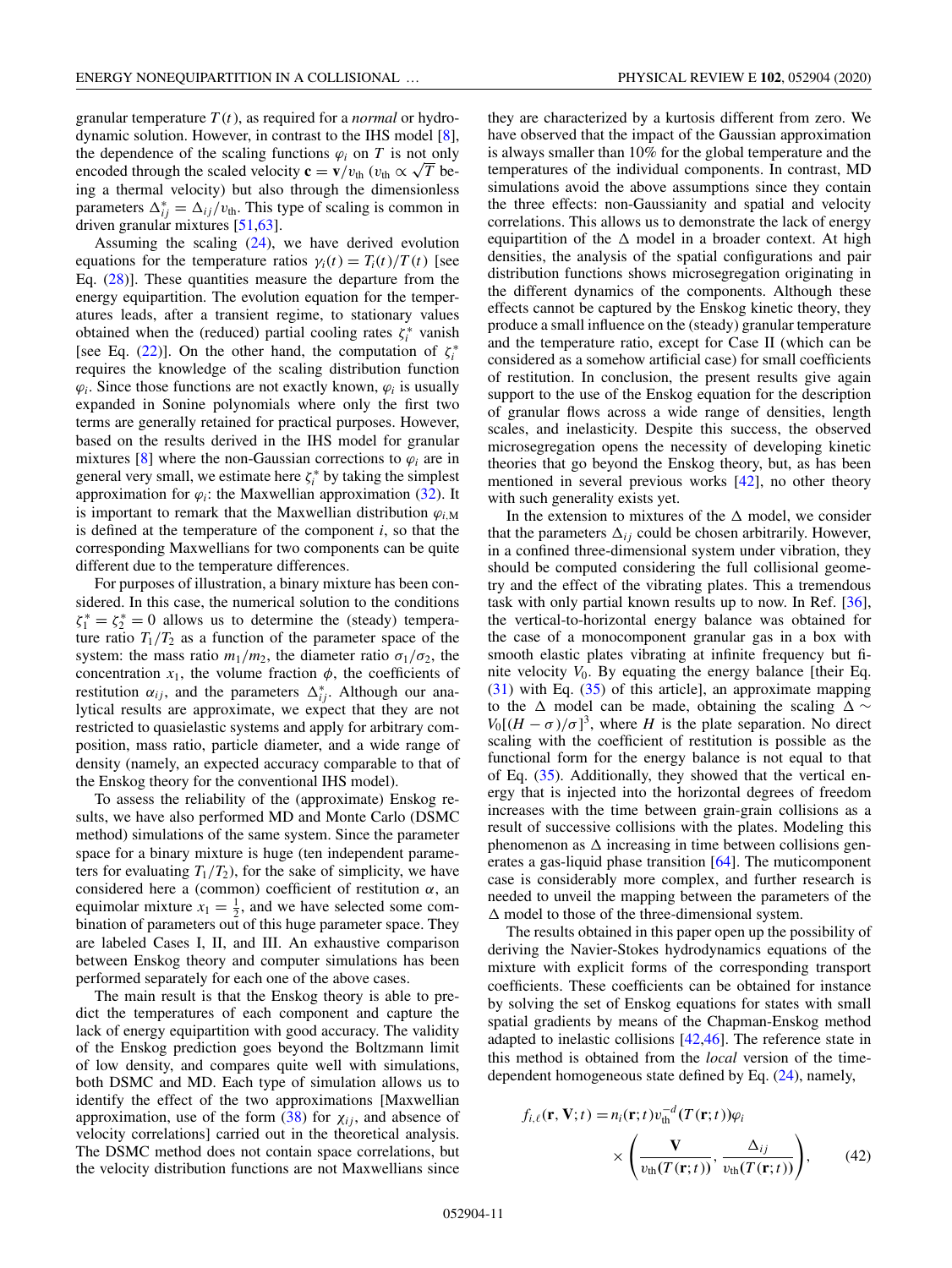will reported in the near future.

<span id="page-11-0"></span>where  $V = v - U(r; t)$  is the peculiar velocity and  $U(r; t)$  is

# **ACKNOWLEDGMENTS**

the mean flow velocity of the mixture. On the other hand, given the technical difficulties associated with the Enskog equation, we plan as a first step to consider dilute granular mixtures described by the Boltzmann kinetic equation. In contrast to the results obtained from the IHS model for low-density gases [\[65–67\]](#page-13-0), an interesting feature of the  $\Delta$  model is that there will be nonvanishing first-order contributions to the partial temperatures and the cooling rate, which are proportional to  $\nabla \cdot \mathbf{U}$ . The computation of these contributions along with the Navier-Stokes transport coefficients associated with the mass, momentum, and heat fluxes is in progress and The work of R.B. has been supported by the Spanish Ministerio de Economía y Competitividad through Grant No. FIS2017-83709-R. The research of R.S. has been supported by the Fondecyt Grant No.1180791 of ANID (Chile). The work of V.G. has been supported by the Spanish Ministerio de Economía y Competitividad through Grant No. FIS2016-76359-P and by the Junta de Extremadura (Spain) Grants No. IB16013 and No. GR18079, partially financed by "Fondo Europeo de Desarrollo Regional" funds.

# **APPENDIX: EVALUATION OF THE COOLING RATE**

In this Appendix the cooling rates  $\zeta_i^* = \sum_i \zeta_{ij}^*$  defined by Eq. [\(29\)](#page-4-0) are evaluated by using the Maxwellian approximation [\(32\)](#page-4-0). Henceforth, it is understood that the dimensionless quantities of Sec. [IV](#page-4-0) will be used and the asterisk will be deleted to simplify the notation. To compute all the integrals, we use the property  $(11)$ , which in the homogeneous state reads

$$
\int d\mathbf{c}_1 h(\mathbf{c}_1) J_{ij}[\mathbf{c}_1 | \varphi_i, \varphi_j] = x_j \chi_{ij} \left( \frac{\sigma_{ij}}{\overline{\sigma}} \right)^{d-1} \times \int d\mathbf{c}_1 \int d\mathbf{c}_2 \, \varphi_i(\mathbf{c}_1) \varphi_j(\mathbf{c}_2) \int d\widehat{\boldsymbol{\sigma}} \, \Theta(\widehat{\boldsymbol{\sigma}} \cdot \mathbf{g}) (\widehat{\boldsymbol{\sigma}} \cdot \mathbf{g}) \times [h(\mathbf{c}'_1) - h(\mathbf{c}_1)]. \tag{A1}
$$

As in previous calculations [\[41\]](#page-13-0), the integral defining the quantities  $\zeta_{ij}$  can be divided in two parts: one of them already computed in the conventional IHS model (with  $\Delta_{ij} = 0$ ) and the other part involving terms proportional to the parameter  $\Delta_{ij}$ . Thus,

$$
\zeta_{ij} = \zeta_{ij}^{(0)} + \zeta_{ij}^{(1)},\tag{A2}
$$

where the contribution  $\zeta_{ij}^{(0)}$  is [\[8,](#page-12-0)[42\]](#page-13-0)

$$
\zeta_{ij}^{(0)} = \frac{4\pi^{(d-1)/2}}{d\Gamma(\frac{d}{2})} x_j \chi_{ij} \left(\frac{\sigma_{ij}}{\bar{\sigma}}\right)^{d-1} \mu_{ji} (1+\alpha_{ij}) \theta_i^{-1/2} \times (1+\theta_{ij})^{1/2} \left[1 - \frac{1}{2} \mu_{ji} (1+\alpha_{ij}) (1+\theta_{ij})\right].
$$
 (A3)

Let us consider the new contribution  $\zeta_{ij}^{(1)}$ . It is given by

$$
\xi_{ij}^{(1)} = -\frac{8}{d} \theta_i x_j \chi_{ij} \left(\frac{\sigma_{ij}}{\overline{\sigma}}\right)^{d-1} \mu_{ji} \Delta_{ij} \int d\mathbf{c}_1 \int d\mathbf{c}_2 \varphi_i(\mathbf{c}_1) \varphi_j(\mathbf{c}_2)
$$
\n
$$
\times \int d\widehat{\sigma} \Theta(\widehat{\sigma} \cdot \mathbf{g}) (\widehat{\sigma} \cdot \mathbf{g}) [\mu_{ji} \Delta_{ij} - (\widehat{\sigma} \cdot \mathbf{c}_1) + \mu_{ji} (1 + \alpha_{ij}) (\widehat{\sigma} \cdot \mathbf{g})]
$$
\n
$$
= -\frac{8}{d} \theta_i x_j \chi_{ij} \left(\frac{\sigma_{ij}}{\overline{\sigma}}\right)^{d-1} \mu_{ji} \Delta_{ij} \int d\mathbf{c}_1 \int d\mathbf{c}_2 \varphi_i(\mathbf{c}_1) \varphi_j(\mathbf{c}_2) [B_1 \mu_{ji} \Delta_{ij} g - B_2 (\mathbf{g} \cdot \mathbf{c}_1) + B_2 \mu_{ji} (1 + \alpha_{ij}) g^2], \tag{A4}
$$

where [\[30\]](#page-12-0)

$$
B_k \equiv \int d\hat{\sigma} \Theta(\hat{\sigma} \cdot \mathbf{g})(\hat{\sigma} \cdot \hat{\mathbf{g}})^k = \pi^{(d-1)/2} \frac{\Gamma(\frac{k+1}{2})}{\Gamma(\frac{k+d}{2})}.
$$
 (A5)

In order to evaluate  $\zeta_{ij}^{(1)}$ , one replaces  $\varphi_i$  by its Maxwellian approximation [\(32\)](#page-4-0) and the result is

$$
\zeta_{ij}^{(1)} = -\frac{8}{d} \theta_i x_j \chi_{ij} \left(\frac{\sigma_{ij}}{\overline{\sigma}}\right)^{d-1} \mu_{ji} \Delta_{ij} (\theta_i \theta_j)^{d/2} I_{\zeta}, \tag{A6}
$$

where

$$
I_{\zeta} \equiv \pi^{-d} \int d\mathbf{c}_1 \int d\mathbf{c}_2 e^{-\theta_i c_1^2 - \theta_j c_2^2} [B_1 \mu_{ji} \Delta_{ij} g - B_2 (\mathbf{g} \cdot \mathbf{c}_1) + B_2 \mu_{ji} (1 + \alpha_{ij}) g^2]. \tag{A7}
$$

The integral  $(A7)$  can be performed by the change of variables

$$
\mathbf{x} = \mathbf{c}_1 - \mathbf{c}_2, \quad \mathbf{y} = \theta_i \mathbf{c}_1 + \theta_j \mathbf{c}_2,
$$
 (A8)

with the Jacobian  $(\theta_i + \theta_j)^{-d}$ . With the change of variables (A8), the integral  $I_{\zeta}$  is given by

$$
I_{\zeta} = \frac{\pi^{d/2}}{2\Gamma(\frac{d}{2})} (\theta_i \theta_j)^{-\frac{d}{2}} \left[ \frac{2\mu_{ji} \Delta_{ij}}{\sqrt{\pi}} \left( \frac{\theta_i + \theta_j}{\theta_i \theta_j} \right)^{1/2} - \theta_i^{-1} + \mu_{ji} (1 + \alpha_{ij}) \frac{\theta_i + \theta_j}{\theta_i \theta_j} \right],
$$
(A9)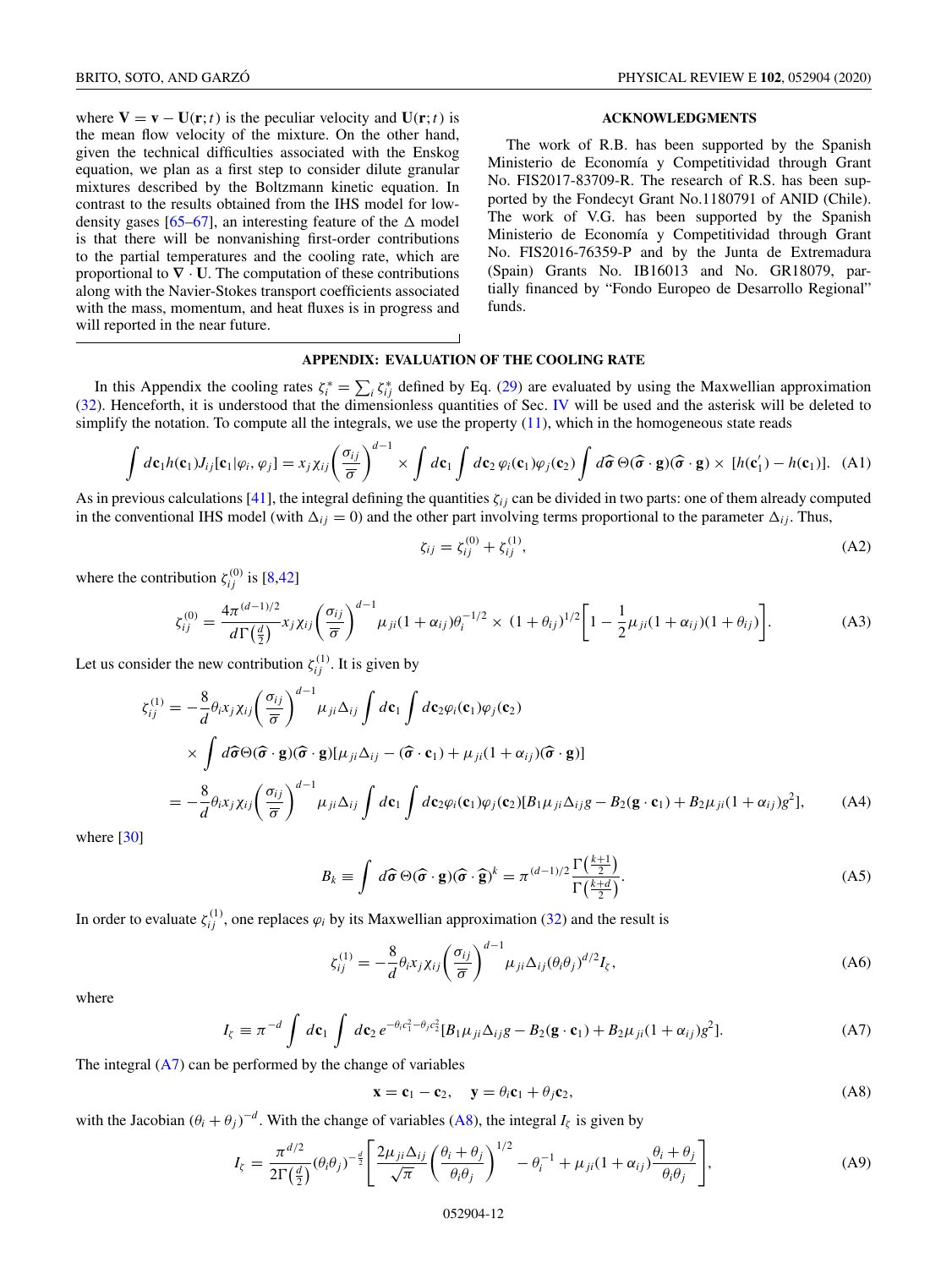<span id="page-12-0"></span>where  $\Omega_d = 2\pi^{d/2} / \Gamma(\frac{d}{2})$  is the total solid angle in *d* dimensions. With this result,  $\zeta_{ij}^{(1)}$  can be finally written as

$$
\zeta_{ij}^{(1)} = -\frac{4\pi^{d/2}}{d\Gamma(\frac{d}{2})} x_j \chi_{ij} \left(\frac{\sigma_{ij}}{\bar{\sigma}}\right)^{d-1} \mu_{ji} \Delta_{ij} \left[\frac{2\mu_{ji} \Delta_{ij}}{\sqrt{\pi}} \theta_i^{1/2} \times (1 + \theta_{ij})^{1/2} - 1 + \mu_{ji} (1 + \alpha_{ij}) (1 + \theta_{ij})\right].
$$
 (A10)

The expression [\(34\)](#page-4-0) for  $\zeta_i$  is easily obtained from Eqs. [\(A3\)](#page-11-0) and (A10).

- [1] H. M. Jaeger, S. R. Nagel, and R. P. Behringer, Granular solids, liquids, and gases, [Rev. Mod. Phys.](https://doi.org/10.1103/RevModPhys.68.1259) **68**, 1259 (1996).
- [2] *Granular Gases*, edited by T. Pöschel and S. Luding, Lecture Notes in Physics Vol. 564 (Springer, Berlin, 2001).
- [3] N. Brilliantov, P. L. Krapivsky, A. Bodrova, F. Spahn, H. Hayakawa, V. Stadnichuk, and J. Schmidt, Size distribution of particles in saturn's rings from aggregation and fragmentation, [Proc. Natl. Acad. Sci. USA](https://doi.org/10.1073/pnas.1503957112) **112**, 9536 (2015).
- [4] B. Andreotti, Y. Forterre, and O. Pouliquen, *Granular Media: Between Fluid and Solid* (Cambridge University Press, Cambridge, 2013).
- [5] I. Goldhirsch and G. Zanetti, Clustering Instability in Dissipative Gases, [Phys. Rev. Lett.](https://doi.org/10.1103/PhysRevLett.70.1619) **70**, 1619 (1993).
- [6] P. A. Martin and J. Piasecki, Thermalization of a particle by dissipative collisions, [Europhys. Lett.](https://doi.org/10.1209/epl/i1999-00308-1) **46**, 613 (1999).
- [7] J. J. Brey, J. W. Dufty, and A. Santos, Kinetic models for granular flow, [J. Stat. Phys.](https://doi.org/10.1023/A:1004675320309) **97**, 281 (1999).
- [8] V. Garzó and J. W. Dufty, Homogeneous cooling state for a granular mixture, Phys. Rev. E **60**[, 5706 \(1999\).](https://doi.org/10.1103/PhysRevE.60.5706)
- [9] J. M. Montanero and V. Garzó, Monte Carlo simulation of the [homogeneous cooling state for a granular mixture,](https://doi.org/10.1007/s10035-001-0097-8) Granular Matter **4**, 17 (2002).
- [10] A. Barrat and E. Trizac, Lack of energy equipartition in homo[geneous heated binary granular mixtures,](https://doi.org/10.1007/s10035-002-0108-4) Granular Matter **4**, 57 (2002).
- [11] S. R. Dahl, C. M. Hrenya, V. Garzó, and J. W. Dufty, Kinetic [temperatures for a granular mixture,](https://doi.org/10.1103/PhysRevE.66.041301) Phys. Rev. E **66**, 041301 (2002).
- [12] R. Pagnani, U. M. B. Marconi, and A. Puglisi, Driven [low density granular mixtures,](https://doi.org/10.1103/PhysRevE.66.051304) Phys. Rev. E **66**, 051304 (2002).
- [13] A. Barrat and E. Trizac, Molecular dynamics simulations of vibrated granular gases, Phys. Rev. E **66**[, 051303 \(2002\).](https://doi.org/10.1103/PhysRevE.66.051303)
- [14] P. Krouskop and J. Talbot, Mass and size effects in three[dimensional vibrofluidized granular mixtures,](https://doi.org/10.1103/PhysRevE.68.021304) Phys. Rev. E **68**, 021304 (2003).
- [15] H. Wang, G. Jin, and Y. Ma, Simulation study on kinetic tem[peratures of vibrated binary granular mixtures,](https://doi.org/10.1103/PhysRevE.68.031301) Phys. Rev. E **68**, 031301 (2003).
- [16] J. J. Brey, M. J. Ruiz-Montero, and F. Moreno, Energy Partition and Segregation for an Intruder in a Vibrated Granular System under Gravity, Phys. Rev. Lett. **95**[, 098001 \(2005\).](https://doi.org/10.1103/PhysRevLett.95.098001)
- [17] M. Schröter, S. Ulrich, J. Kreft, J. B. Swift, and H. L. Swinney, Mechanisms in the size segregation of a binary granular mixture, Phys. Rev. E **74**[, 011307 \(2006\).](https://doi.org/10.1103/PhysRevE.74.011307)
- [18] N. Khalil and V. Garzó, Homogeneous states in driven granular mixtures: Enskog kinetic theory versus molecular dynamics simulations, J. Chem. Phys. **140**[, 164901 \(2014\).](https://doi.org/10.1063/1.4871628)
- [19] R. D. Wildman and D. J. Parker, Coexistence of Two Granular [Temperatures in Binary Vibrofluidized Beds,](https://doi.org/10.1103/PhysRevLett.88.064301) Phys. Rev. Lett. **88**, 064301 (2002).
- [20] K. Feitosa and N. Menon, Breakdown of Energy Equipartition [in a 2D Binary Vibrated Granular Gas,](https://doi.org/10.1103/PhysRevLett.88.198301) Phys. Rev. Lett. **88**, 198301 (2002).
- [21] R. Brito and R. Soto, Competition of Brazil nut effect, buoyancy, and inelasticity induced segregation in a granular mixture, [Eur. Phys. J. Spec. Top.](https://doi.org/10.1140/epjst/e2010-01204-5) **179**, 207 (2009).
- [22] A. Bodrova, A. Osinsky, and N. Brilliantov, Temperature distribution in driven granular mixtures does not depend on mechanism of energy dissipation, Sci. Rep. **10**[, 693 \(2020\).](https://doi.org/10.1038/s41598-020-57420-0)
- [23] A. Lasanta, F. Vega Reyes, V. Garzó, and A. Santos, Intruders [in disguise: Mimicry effect in granular gases,](https://doi.org/10.1063/1.5097398) Phys. Fluids **31**, 063306 (2019).
- [24] N. Mujica and R. Soto, Dynamics of noncohesive confined granular media, in *Recent Advances in Fluid Dynamics with Environmental Applications* (Springer, Berlin, 2016), pp. 445–463.
- [25] N. Rivas, P. Cordero, D. Risso, and R. Soto, Segregation [in quasi-two-dimensional granular systems,](https://doi.org/10.1088/1367-2630/13/5/055018) New J. Phys. **13**, 055018 (2011).
- [26] P. Maynar, M. I. García de Soria, and J. J. Brey, Understanding [an instability in vibrated granular monolayers,](https://doi.org/10.1103/PhysRevE.99.032903) Phys. Rev. E **99**, 032903 (2019).
- [27] A. Prevost, P. Melby, D. A. Egolf, and J. S. Urbach, Nonequilibrium two-phase coexistence in a confined granular layer, Phys. Rev. E **70**[, 050301\(R\) \(2004\).](https://doi.org/10.1103/PhysRevE.70.050301)
- [28] D. R. M. Williams and F. C. MacKintosh, Driven granular media in one dimension: Correlations and equation of state, [Phys. Rev. E](https://doi.org/10.1103/PhysRevE.54.R9) **54**, R9 (1996).
- [29] G. Peng and T. Ohta, Steady state properties of a driven granular medium, Phys. Rev. E **58**[, 4737 \(1998\).](https://doi.org/10.1103/PhysRevE.58.4737)
- [30] T. P. C. van Noije and M. H. Ernst, Velocity distributions in [homogeneous granular fluids: the free and heated case,](https://doi.org/10.1007/s100350050009) Granular Matter **1**, 57 (1998).
- [31] A. Puglisi, A. Gnoli, G. Gradenigo, A. Sarracino, and D. Villamaina, Structure factors in granular experiments with homogeneous fluidization, J. Chem. Phys. **136**[, 014704 \(2012\).](https://doi.org/10.1063/1.3673876)
- [32] A. Barrat and E. Trizac, Inelastic hard spheres with random restitution coefficient: A new model for heated granular fluids, [Adv. Complex Syst.](https://doi.org/10.1142/S021952590100036X) **4**, 299 (2001).
- [33] A. Barrat, E. Trizac, and J.-N. Fuchs, Heated granular fluids: [the random restitution coefficient approach,](https://doi.org/10.1007/s101890170072) Eur. Phys. J. E **5**, 161 (2001).
- [34] D. Serero, N. Gunkelman, and T. Pöschel, Hydrodynamics of binary mixtures of granular gases with stochastic coefficient of restitution, [J. Fluid Mech.](https://doi.org/10.1017/jfm.2015.501) **781**, 595 (2015).